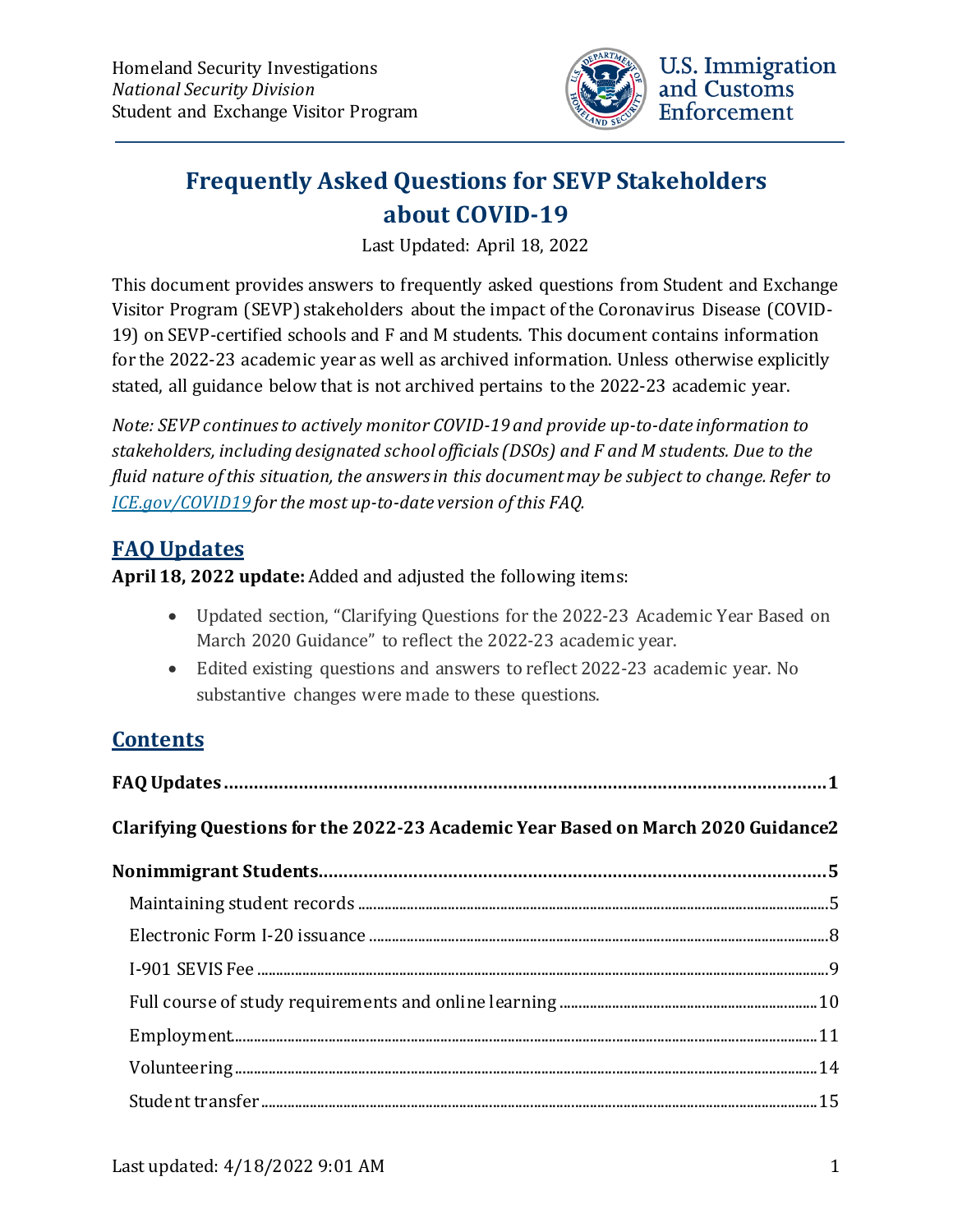

# <span id="page-1-0"></span>**Clarifying Questions for the 2022-23Academic Year Based on March 2020 Guidance**

- **1. Did ICE make any changes to its March 2020 guidance for the 2022-23 academic year?**
	- A. No. SEVP will continue to abide by guidance originally issued in March 2020 for the 2022-23 academic year and did not make any changes to the March 2020 guidance. Stakeholders should continue to refer to existing resources at [ICE.gov/Coronavirus](https://www.ice.gov/coronavirus) for information about the original March 2020 guidance.

### **2. Can F or M students outside the United States obtain a visa to study in the United States if their program of study will be fully online for the 2022-23academic year?**

A. Whether an individual is eligible to receive an F or M visa is a decision that must be made by the U.S. Department of State and is not made by SEVP. Consistent with the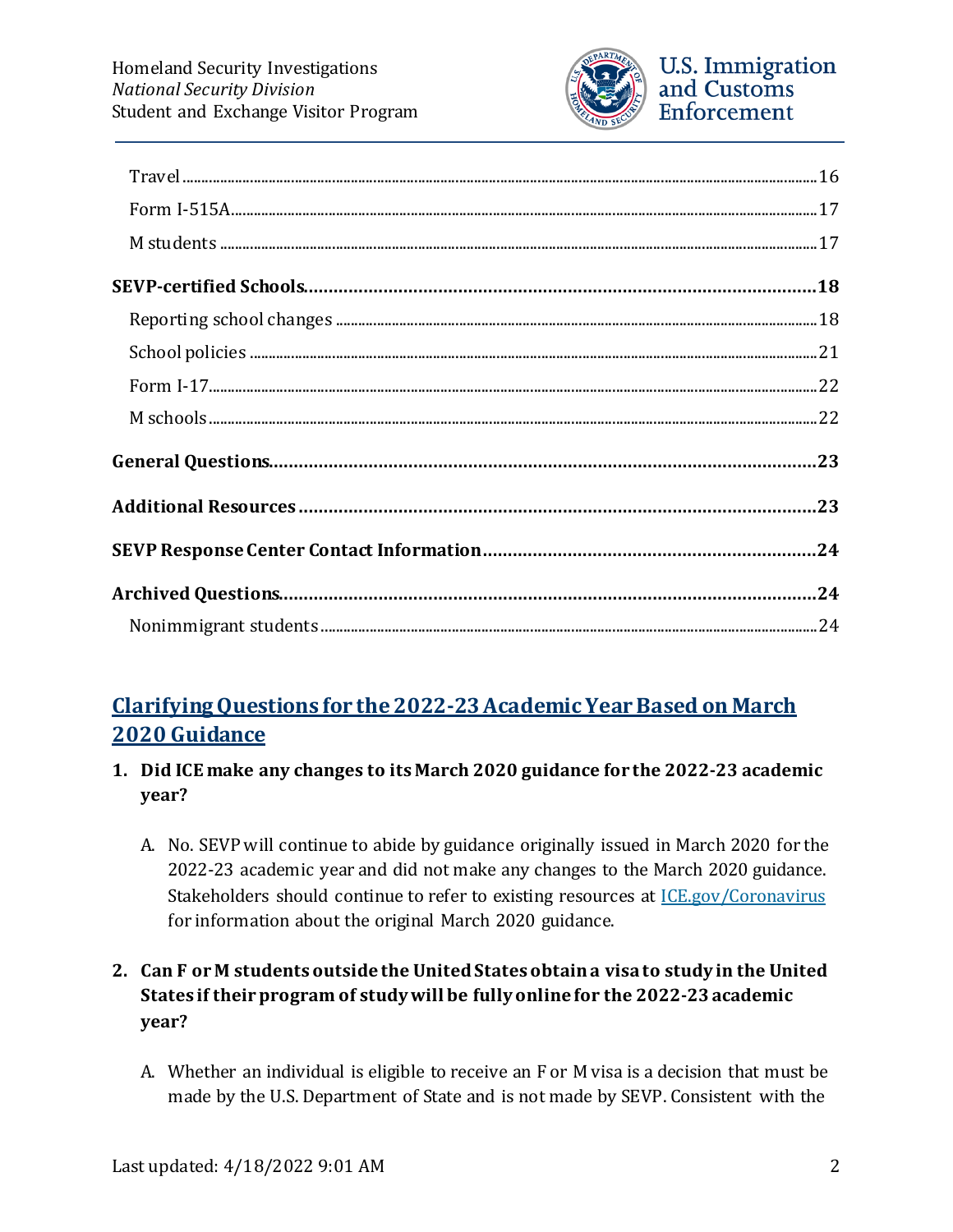

SEVP Broadcast Message dated March 9, 2020, DSOs should not issue a Form I-20, "Certificate of Eligibility for Nonimmigrant Student Status," for a student in new or Initial status who is outside of the United States and plans to take classes at an SEVP-certified educational institution that is operating fully online. A new student may be issued a visa to study inside the United States if their program of study is a hybrid program with some in-person learning requirement.

As a result, new or Initial nonimmigrant students who were not previously enrolled in a program of study on March 9, 2020 and intend to pursue a full course of study that will be conducted completely online should not be granted an F-1 or M-1 visa. If a nonimmigrant student was enrolled in a course of study in the United States on March 9, 2020, but subsequently left the country, that student remains eligible for a visa since the March 2020 guidance permitted a full online course of study from inside or outside the United States.

The March 2020 guidance applies to nonimmigrant students who were actively enrolled at a U.S. school on March 9, 2020, and otherwise complying with the terms of their nonimmigrant status.

### **3. Can students apply for a visa to enter the United States for a hybrid program of study with online components beyond the limitations at** *8 CFR 214.2(f)(6)(i)(G)***?**

A. Whether an individual is eligible to apply for an F or M visa is a decision that must be made by the U.S. Department of State and is not made by SEVP. However, consistent with the March 2020 guidance and for the 2022-23 academic year, DSOs may issue Forms I-20 to nonimmigrant students seeking to enroll in a program of study inside the United States that includes in-person and online components beyond the limitations at *8 CFR 214.2(f)(6)(i)(G)*. This includes new or Initial students.

### **4. Can students continue to remain in the United States if they are engaged in a fully online program of study?**

A. Yes. Consistent with the March 2020 guidance, for the 2022-23 academic year nonimmigrant students may remain in the United States to engage in a fully online program of study if they have not otherwise violated the terms of their nonimmigrant status. Students will be able to maintain their nonimmigrant status and not be subject to initiation of removal proceedings based on their online studies.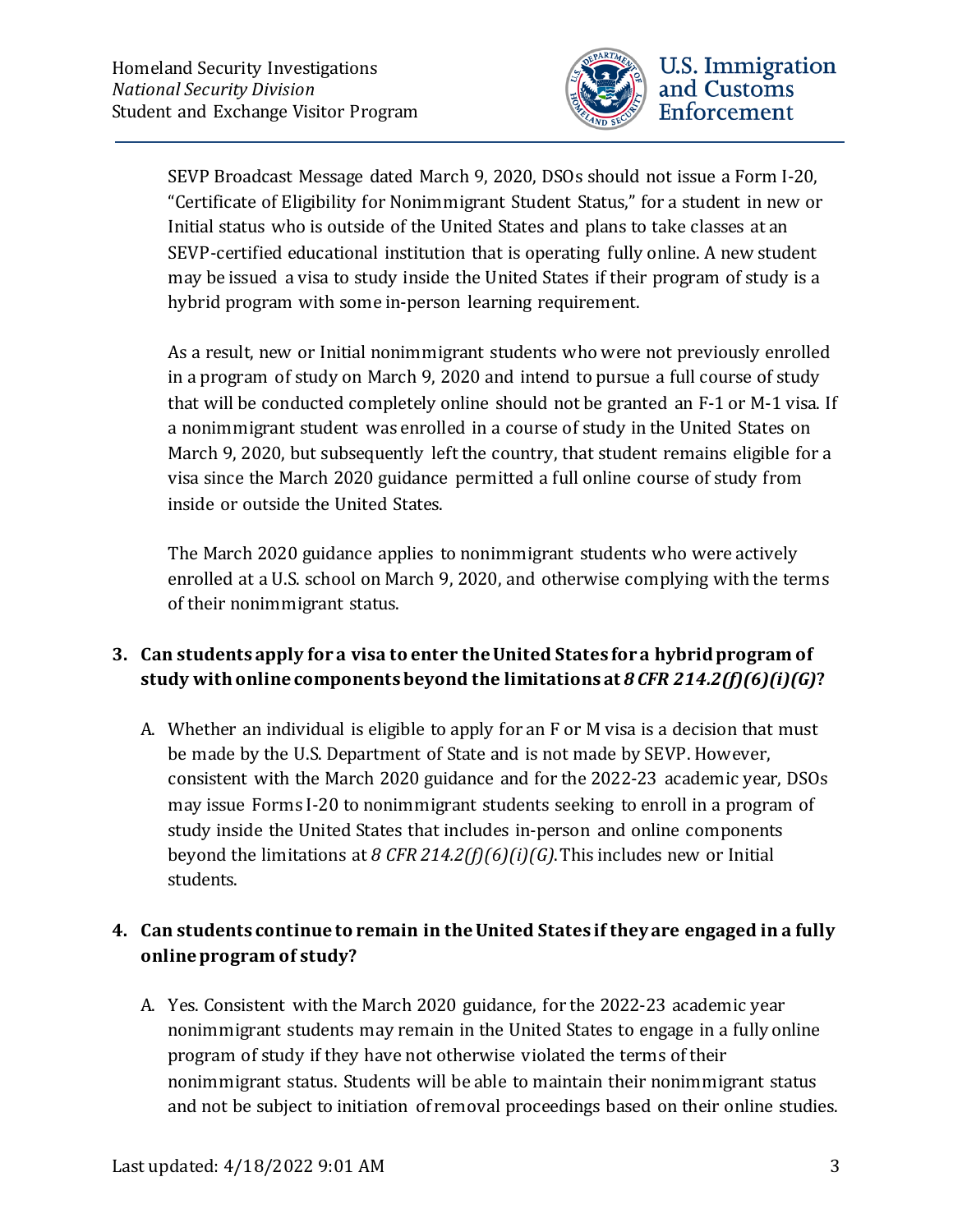

If a student violates other U.S. laws or regulations that impact their immigration status, they could be subject to removal.

### **5. Can students remain in the United States if their school switches from traditional in-person or hybrid instruction to fully online instruction?**

A. Nonimmigrant students pursuing studies in the United States for the 2022-23 academic year may remain in the United States even if their educational institution switches to a hybrid program or to fully online instruction. The students will maintain their nonimmigrant status in this scenario and would not be subject to initiation of removal proceedings based on their online studies. If a student violates U.S. laws or regulations, they could potentially be subject to removal.

### **6. Can students remain in the United States in a hybrid program of study with online components beyond the limitations at** *8 CFR 214.2(f)(6)(i)(G)***?**

A. For the 2022-23 academic year, nonimmigrant students may remain in the United States in a hybrid program of study, which consists of both in-person and online components beyond the limitations at *8 CFR 214.2(f)(6)(i)(G)*. Students will not face enforcement action or loss of their nonimmigrant status based on engaging in hybrid programs. If a student violates U.S. laws or regulations, they could potentially be subject to removal.

### **7. Our school will be enrolling F or M students in the 2022-23academic year. What should our school report to SEVP about our plans for the 2022-23academic year?**

A. If an SEVP-certified school has previously submitted a procedural change plan detailing its alternative procedures, it does not need to resubmit the plan for the 2022-23 academic year, unless the school is making substantive changes. Consistent with the provisions of the March 2020 guidance, substantive changes should be submitted within 10 business days of the decision to implement the change.

SEVP-certified schools that have not yet filed procedural change plans and have active nonimmigrant students enrolled in programs of study for fall 2022 should submit a procedural change plan, detailing any changes to existing procedures necessitated by COVID-19.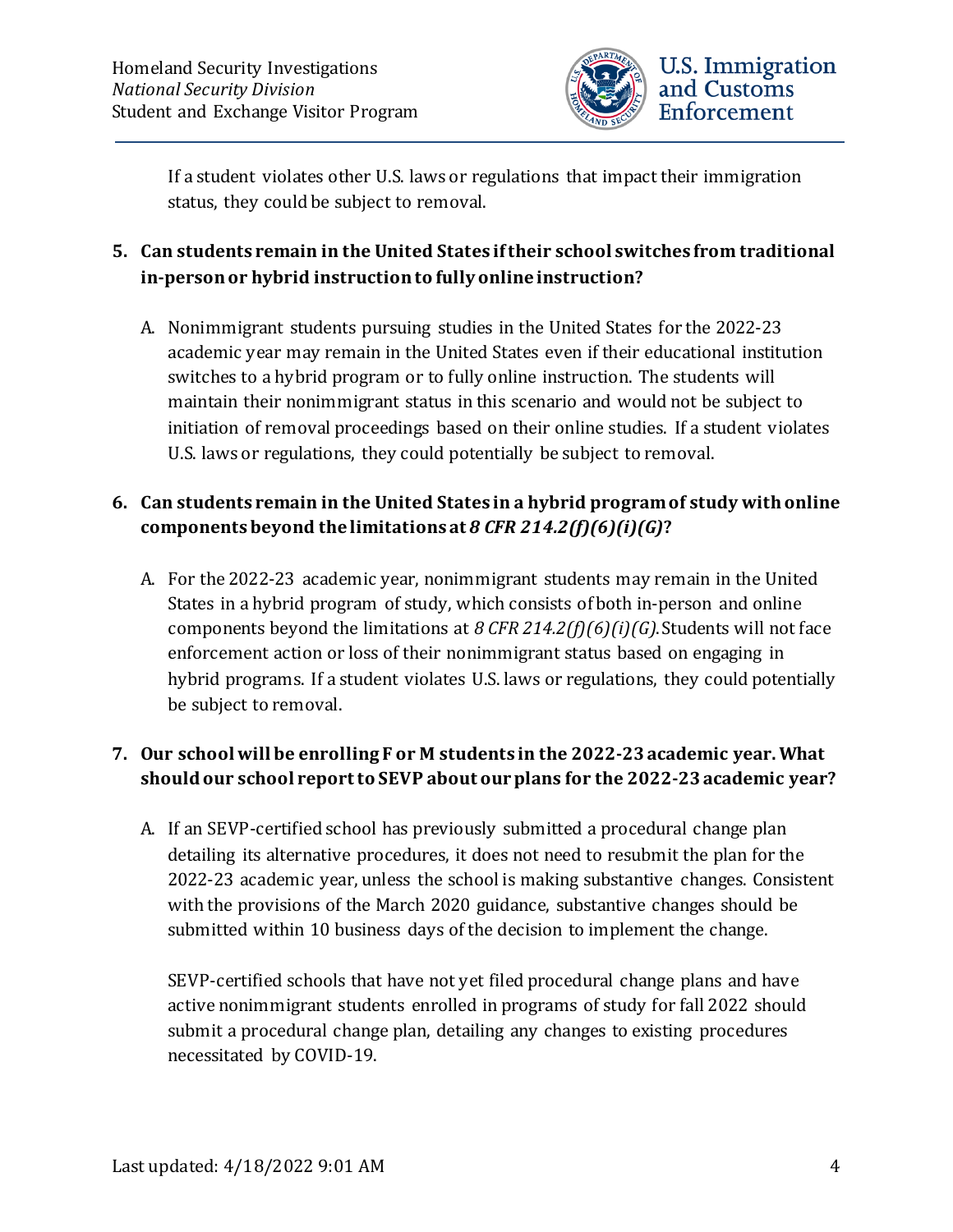

#### **8. What should a certified school report on F or M students' Forms I-20 for the 2022- 23 academic year?**

A. Schools should review [SEVP's COVID-19 FAQs](https://www.ice.gov/doclib/coronavirus/covid19faq.pdf) for information how to issue Forms I-20. As noted in the FAQs, students who will be continuing their studies outside the United States should have the following comment in the remarks field: "Outside the United States due to COVID-19."

Schools issuing Initial Forms I-20 should abide by all regular requirements regarding Form I-20 issuance. Consistent with the SEVP Broadcast Message dated March 9, 2020, DSOs should not issue a Form I-20, "Certificate of Eligibility for Nonimmigrant Student Status," for a student in new or Initial status who is outside of the United States and plans to take fully online classes at an SEVP-certified educational institution.

#### **9. Can a certified school issue Forms I-20 electronically?**

A. Yes, [SEVP Policy Guidance: Use of Electronic Signatures and Transmission for the](https://www.ice.gov/doclib/sevis/pdf/I20-guidance.pdf)  [Form I-20,](https://www.ice.gov/doclib/sevis/pdf/I20-guidance.pdf) published on Nov. 1, 2021, permits DSOs to electronically sign and transmit the Form I-20 to Initial and continuing students and their dependents. Please refer to the policy guidance for additional information.

### <span id="page-4-0"></span>**Nonimmigrant Students**

### <span id="page-4-1"></span>*Maintaining student records*

- **1. Do DSOs have to cancel Forms I-20 if students are taking classes outside of the United States? If their Student and Exchange Visitor Information System (SEVIS) records remain in Active status, will students be subject to the five-month rule?**
	- A. If an Active F student is outside the United States, their SEVIS record can remain in Active status and not be terminated. While the temporary measures related to COVID-19 are in place for academic year 2022-23, students are deemed to be maintaining status if they are making normal progress in their course of study. For that reason, the five-month temporary absence provision addressed in *8 CFR 214.2(f)(4)* will not apply for students who remain in Active status.

SEVP will allow F and M students to temporarily count online classes toward a full course of study in excess of the limits stated in *8 CFR 214.2(f)(6)(i)(G)* and *8 CFR*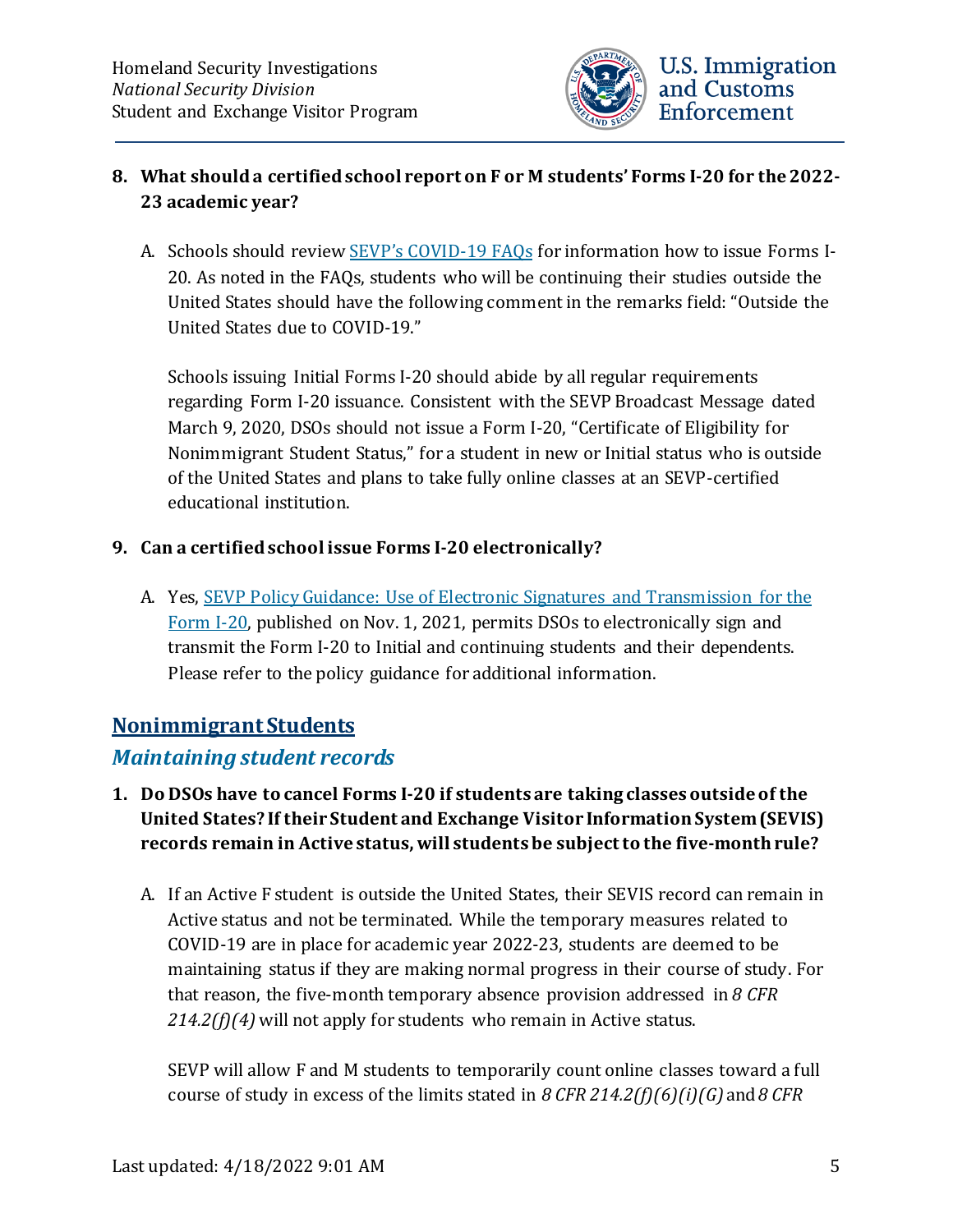

*214.2(m)(9)(v)*, even if they are outside the United States and are taking the online classes elsewhere. This temporary provision is only in effect due to COVID-19 for academic year 2022-23 and only for schools that comply with the requirement to notify SEVP of any procedural changes within 10 business days.

Schools can find additional information about reporting procedural changes to SEVP in Broadcast Message: COVID-19 [and Potential Procedural Adaptations for F and M](https://www.ice.gov/sites/default/files/documents/Document/2020/Coronavirus%20Guidance_3.13.20.pdf)  [Nonimmigrant Students.](https://www.ice.gov/sites/default/files/documents/Document/2020/Coronavirus%20Guidance_3.13.20.pdf)

### **2. Does SEVP have any guidance for students who have been asked to move out of their university housing?**

A. If students are required to leave campus, they can continue to study online, if possible, either inside or outside of the United States. If students remain in the United States, DSOs should update their address in SEVIS. If there are no online classes and the closure is temporary, students can find a place to live and return to class when the school opens. For scenarios regarding school procedures and online classes, refer to the [COVID-19: Guidance for SEVP Stakeholders.](https://www.ice.gov/sites/default/files/documents/Document/2020/Coronavirus%20Guidance_3.13.20.pdf)

### **3. How should DSOs manage student records for those who were studying abroad but can no longer maintain a full course of study due to the closure of the overseas institution?**

A. If a school's overseas study abroad program closes due to COVID-19, students should contact their SEVP-certified school in the United States for guidance. Students may enroll in online or other alternative forms of education offered by the SEVP-certified school, if available. In general, students may remain in Active status in SEVIS as long as they intend to resume their course of study when classes resume.

### **4. Should DSOs mark the "Study Abroad" field in SEVIS for students who are outside the United States and are in Active status, engaging in online studies from their home country?**

A. Schools should not mark "Study Abroad" in SEVIS for students who are in their home countries unless they are attending an overseas institution as part of a formal study abroad arrangement.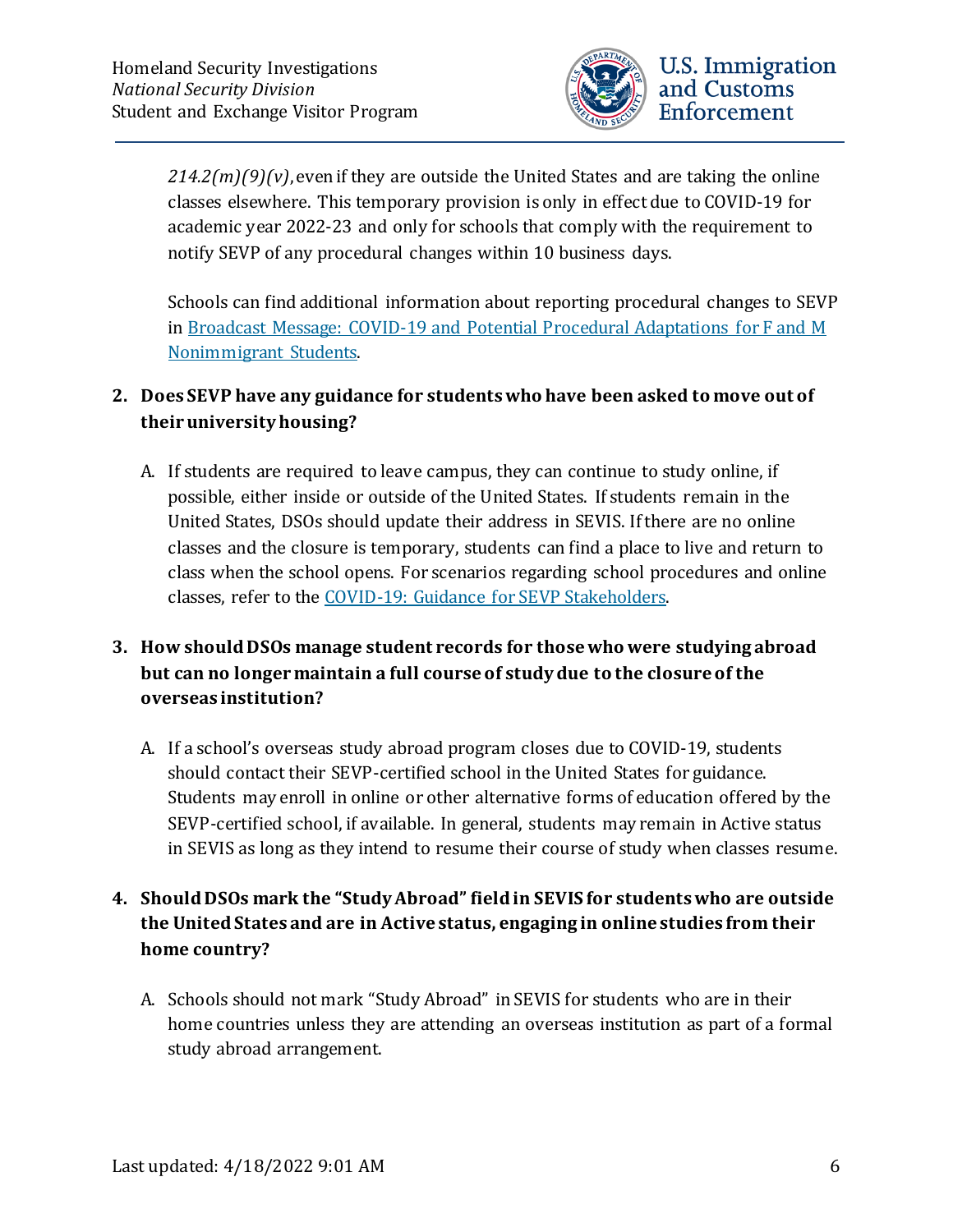

#### **5. What address should DSOs put in SEVIS for Active F and M students who have departed the United States? How should DSOs notate these SEVIS records?**

A. DSOs should update these students' SEVIS records with the following comment in the remarks field: "Outside the United States due to COVID-19." All addresses may remain the same.

### **6. How should DSOs notate SEVIS records for Active F and M students living in the United States during the COVID-19 emergency?**

A. DSOs should not provide any specific notation on these students' SEVIS records during the COVID-19 emergency, but should update the student's current U.S. address, if there has been a change.

As a reminder, per current regulations, students must notify schools within 10 days of an address change. DSOs must update student addresses in SEVIS within 21 days of the date a school is notified of an address change.

### **7. Schools have extended their academic year by a certain number of days due to COVID-19. How should DSOs handle SEVIS records for these students and what should be done for students who already applied for optional practical training (OPT)?**

A. Student academic calendars and SEVIS records should be consistent. Schools should keep an official record of its academic calendar adjustment to provide to the U.S. Department of Homeland Security (DHS) if a request is made and as documentation for any appropriate changes in a student's SEVIS record.

Regarding OPT applications, DHS is evaluating related issues and may issue additional guidance. In the meantime, since [U.S. Citizenship and Immigration](https://www.uscis.gov/)  [Services \(USCIS\)](https://www.uscis.gov/) adjudicates OPT employment authorization requests, SEVP recommends reaching out to USCIS for further guidance.

### **8. If students cannot or will not return to school when in-person instruction resumes, should their records be terminated for authorized early withdrawal?**

A. Once a school returns to normal operations, if students cannot or choose not to return to the United States to study, DSOs should terminate the records. Refer to the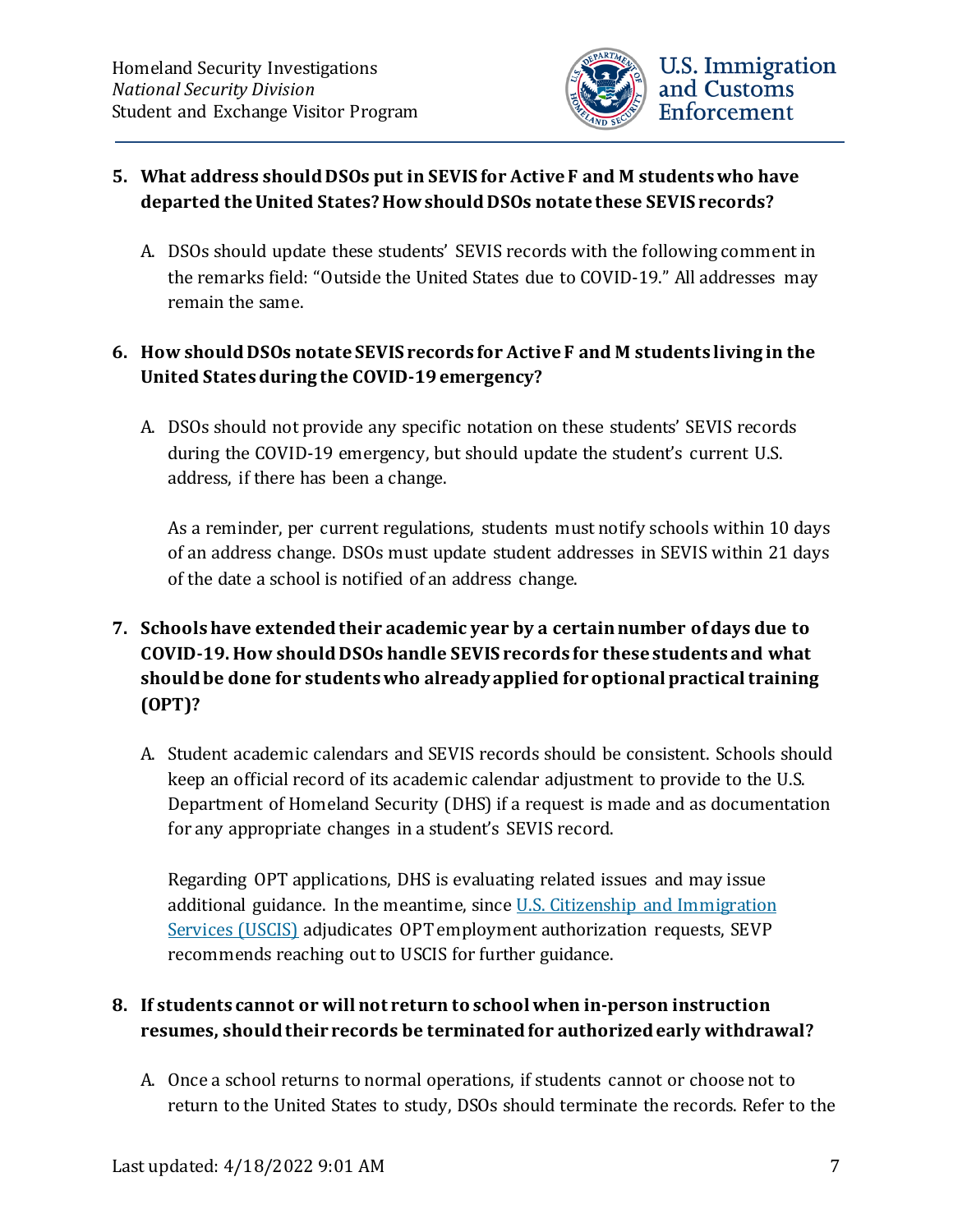

[Terminate Student](https://studyinthestates.dhs.gov/sevis-help-hub/student-records/completions-and-terminations/terminate-a-student) article in the [SEVIS Help Hub](https://studyinthestates.dhs.gov/sevis-help-hub/) on [Study in the States](https://studyinthestates.dhs.gov/) for additional information.

- **9. How should DSOs manage F and M student records for students who do not have the technology resources to meet online or other alternative instruction requirements as provided in a school's procedural change documents to SEVP?** 
	- A. F and M students unable to participate in online or other alternative instruction requirements due to the lack of available technology resources should notify their DSO. DSOs may keep these student records Active in SEVIS as long as the student intends to resume their course of study when in-person classes resume.

### <span id="page-7-0"></span>*Electronic Form I-20 issuance*

- **1. Can DSOs electronically send signed Forms I-20 to students instead of physically mailing the forms?**
	- A. Yes. On Nov. 1, 2021, SEVP published [Policy Guidance: Use of Electronic Signatures](https://www.ice.gov/doclib/sevis/pdf/I20-guidance.pdf)  [and Transmission for the Form I-20,](https://www.ice.gov/doclib/sevis/pdf/I20-guidance.pdf) which outlines the procedures for the use of electronic signatures and transmission of the Form I-20. Please refer to the policy guidance for additional information.

#### **2. What methods can DSOs use to sign and send Forms I-20?**

A. Information about electronic signatures and transmission of the Form I-20 is available in [SEVP Policy Guidance: Use of Electronic Signatures and Transmission](https://www.ice.gov/doclib/sevis/pdf/I20-guidance.pdf)  [for the Form I-20.](https://www.ice.gov/doclib/sevis/pdf/I20-guidance.pdf)

Only approved principal designated school officials (PDSOs) and DSOs may physically sign or input their own digital signature to the Form I-20. Individuals who are not approved on the school's Form I-17, "Petition for Approval of School for Attendance by Nonimmigrant Student," may not input a DSO's signature—either digital or physical—to the Form I-20. Improper issuance of the Form I-20 in this manner may constitute grounds for withdrawal of SEVP certification. By signing the Form I-20 or inputting their digital signature, PDSOs and DSOs attest that they are the approved individual issuing the Form I-20.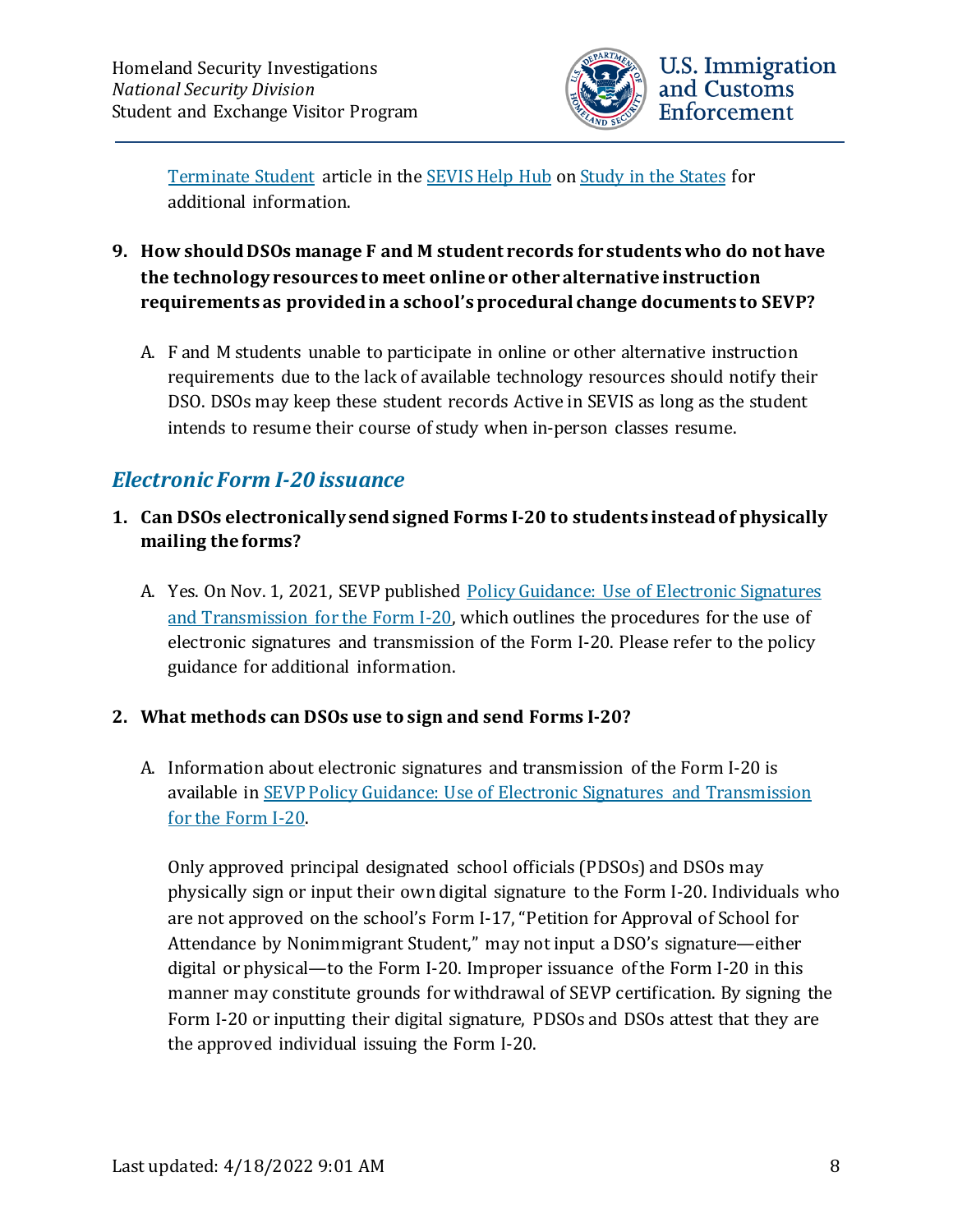

#### **3. Will schools need to provide students with their original Form I-20 (ink-signed copies) when schools reopen?**

- A. [SEVP Policy Guidance: Use of Electronic Signatures and Transmission for the Form I-](https://www.ice.gov/doclib/sevis/pdf/I20-guidance.pdf)[20](https://www.ice.gov/doclib/sevis/pdf/I20-guidance.pdf) permits the use of electronic signatures and transmission beyond the COVID-19 emergency. Please refer to the policy guidance for additional information.
- **4. How long is an electronic or digital travel signature valid on the Form I-20? Is it valid for the same amount of time as an ink signature?**
	- A. An electronic or digital travel signature is valid for the same duration as an ink signature (12 months for F students and six months for M students).

### **5. Has SEVP worked with both the U.S. Department of State and U.S. Customs and Border Protection (CBP) in developing the policy to accept the use of electronic signatures during the COVID-19 emergency?**

A. Prior to publication of SEVP Policy Guidance: Use of Electronic Signatures and Transmission for the Form I-20, SEVP coordinated with its government partners within DHS, the Department of State and U.S. Social Security Administration to ensure continued acceptance of electronically signed Forms I-20. If a student or school official encounters an issue with a government partner accepting an electronically signed Form I-20 or has questions about this guidance, please contact the SEVP Response Center (SRC). SRC contact information is available at the end of this FAQ.

## <span id="page-8-0"></span>*I-901 SEVIS Fee*

#### **1. Due to COVID-19, if students are unable to enroll in the next session, can they transfer their I-901 SEVIS Fee payment to the next session?**

A. As long as students maintain the same SEVIS record, there is no need to transfer their I-901 SEVIS Fee payment. Students who are unable to enroll in the next session may defer their enrollment to the next available session.

Fee transfers are available for F and M students who have already paid the I-901 SEVIS Fee and who: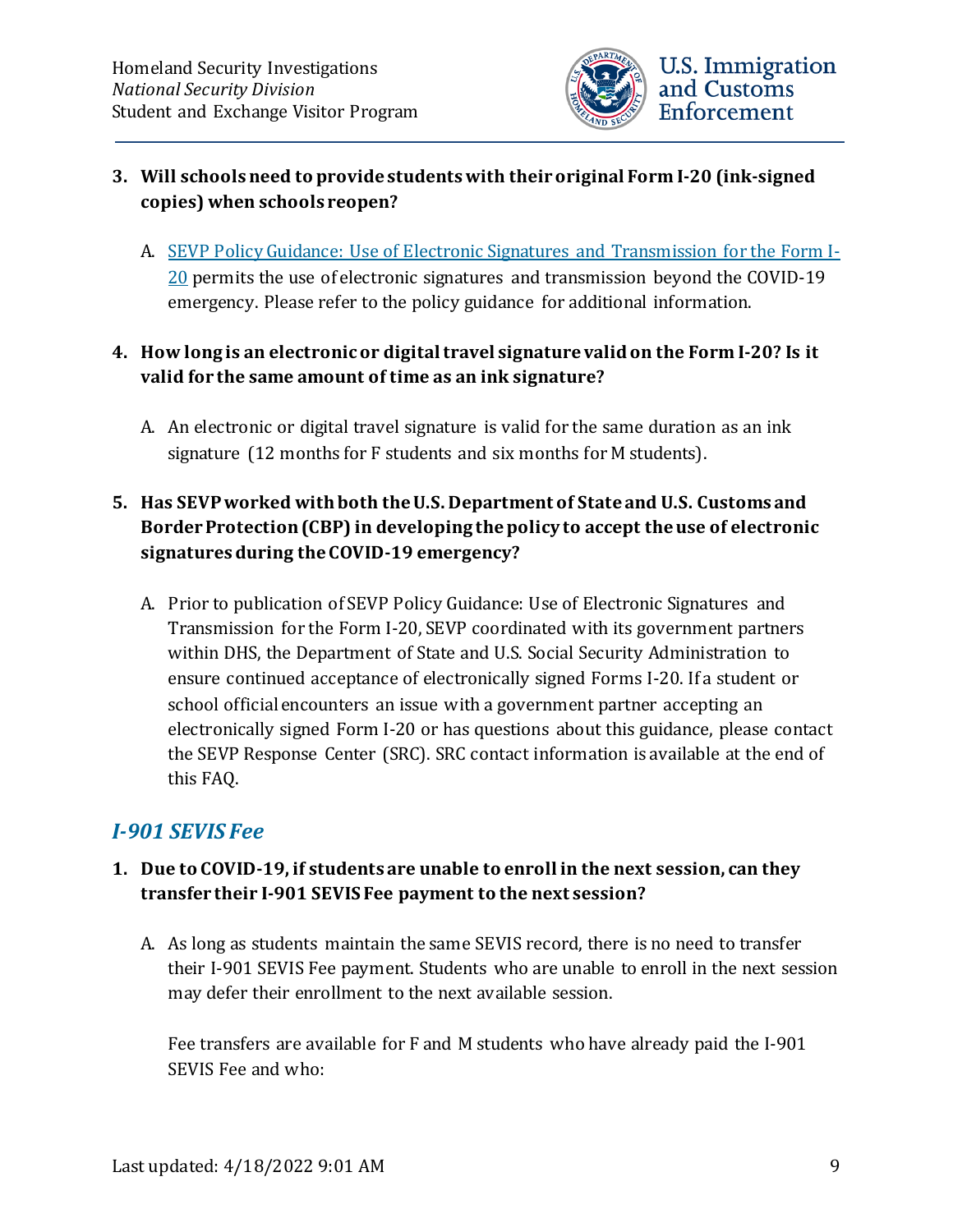

- Reapply for a visa within 12 months of the date of their initial I-901 SEVIS Fee payment or
- Are from a Visa Waiver Program country and reapply for status as a student at the port of entry within 12 months of the date of their initial I-901 SEVIS Fee payment.

Refer to the [I-901 SEVIS Fee Frequently Asked Questions](https://www.ice.gov/sevis/i901/faq#_Toc81222150) on [ICE.gov/SEVP](http://www.ice.gov/SEVP) for additional information about reapplying fees.

## <span id="page-9-0"></span>*Full course of study requirements and online learning*

- **1. Our school has switched to fully online instruction but not all courses will be offered; some courses will be canceled due to inability to deliver via online means. Will students be excused from meeting full course of study requirements if the classes they need are not being offered?**
	- A. Yes, full course of study requirements can be waived as a direct result of the impact from COVID-19. This information should be reported in a school's procedural change documents submitted to SEVP, as described in [Broadcast Message: COVID-](https://www.ice.gov/sites/default/files/documents/Document/2020/Coronavirus%20Guidance_3.13.20.pdf)[19 and Potential Procedural Adaptations for F and M Nonimmigrant Students.](https://www.ice.gov/sites/default/files/documents/Document/2020/Coronavirus%20Guidance_3.13.20.pdf) If this is a material change to previously submitted documents, schools should resubmit those documents as part of their submission to SEVP.

However, as outlined herein, nonimmigrant students in new or Initial status after March 9, 2020 will not be able to enter the United States to enroll in a U.S. school as a nonimmigrant student to pursue a full course of study that is 100 percent online.

### **2. If students wish to drop courses due to dissatisfaction with online courses not providing the same level of instruction, can a school submit a procedural change plan that allows this and keep the students' SEVIS records Active?**

A. No, students should maintain a full course of study to the extent possible. If a student is unwilling to take online courses or participate in other alternate forms of study as provided in the school's procedural adaptation plan to SEVP, they should request a temporary absence and be terminated for Authorized Early Withdrawal.

If a school is not offering a full course of study because of COVID-related limitations, it is permissible to have students take whatever courses are being offered or request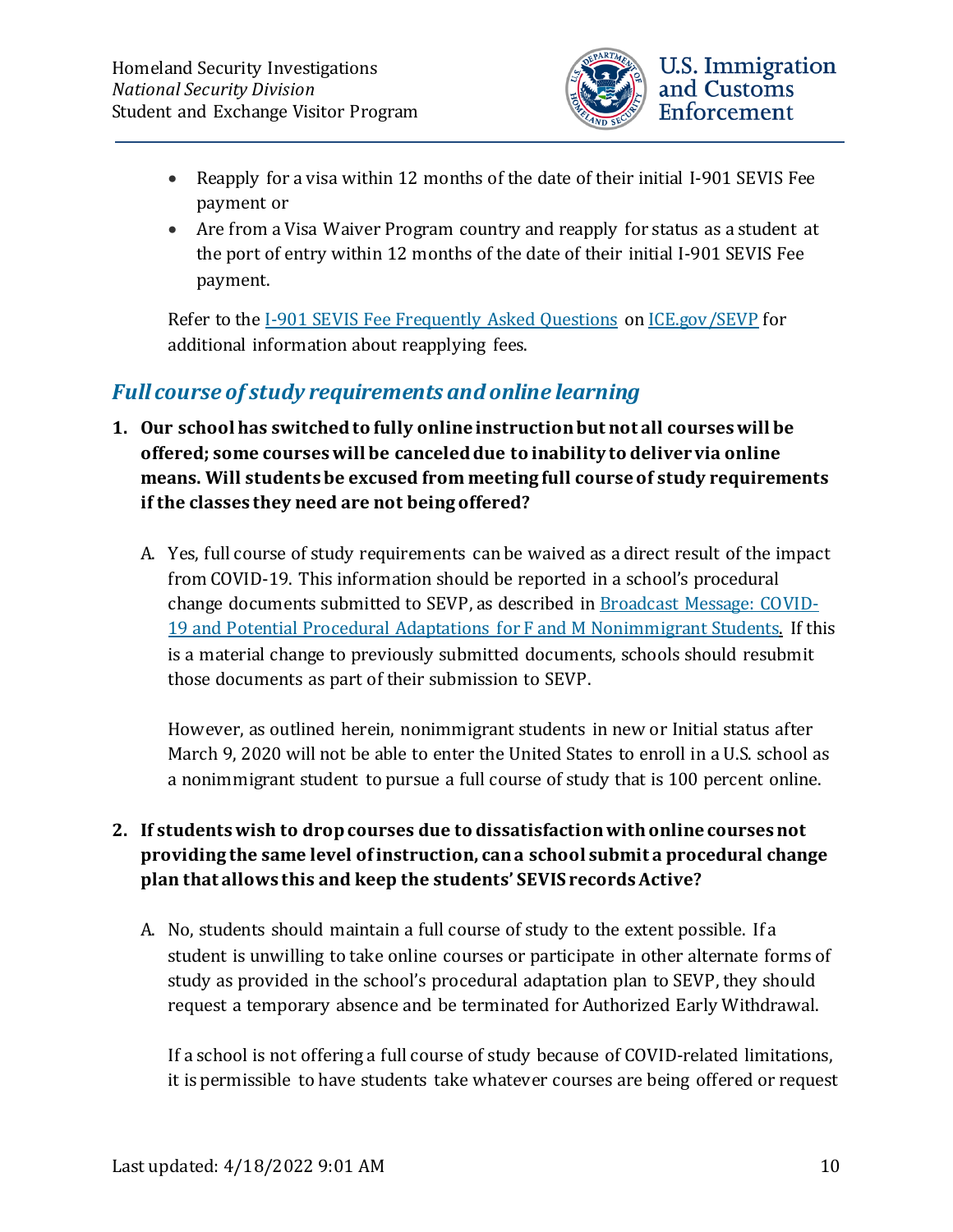

- **3. SEVP has indicated full course of study requirements can be adjusted due to COVID-19. If class cancellations impact any student's ability to maintain a full course load, do DSOs have to authorize a reduced course load in SEVIS?**
	- A. No, schools should not use the reduced course load functionality in SEVIS for students taking less than a full course of study due to limitations in providing classes or educational content as a result of COVID-19. Full course of study requirements can be waived as a direct result of the impact from COVID-19. If a student simply chooses not to participate in the alternative learning options available, they should seek a temporary absence.

### **4. Should DSOs authorize F or M students for a medical reduced course load due to impacts from COVID-19?**

A. A medical reduced course load may be appropriate for students who contract an illness due to COVID-19 or another condition and cannot maintain a full course load or their school's authorized reduced course load as submitted to SEVP in its operational change plan.

As a reminder, for the duration of the COVID-19 emergency, schools may enroll F or M students at less than a full course load, provided the school has submitted this information to SEVP as part of its operational change plan.

Students may also choose to take a temporary absence if they do not want to participate in their school's alternative educational plans as provided in the school's operational change plan.

## <span id="page-10-0"></span>*Employment*

**1. Many students' on-campus employment opportunities are now being conducted remotely while campuses are closed or students are able to perform their work duties from home. Can F students engage in remote work for on-campus employment?**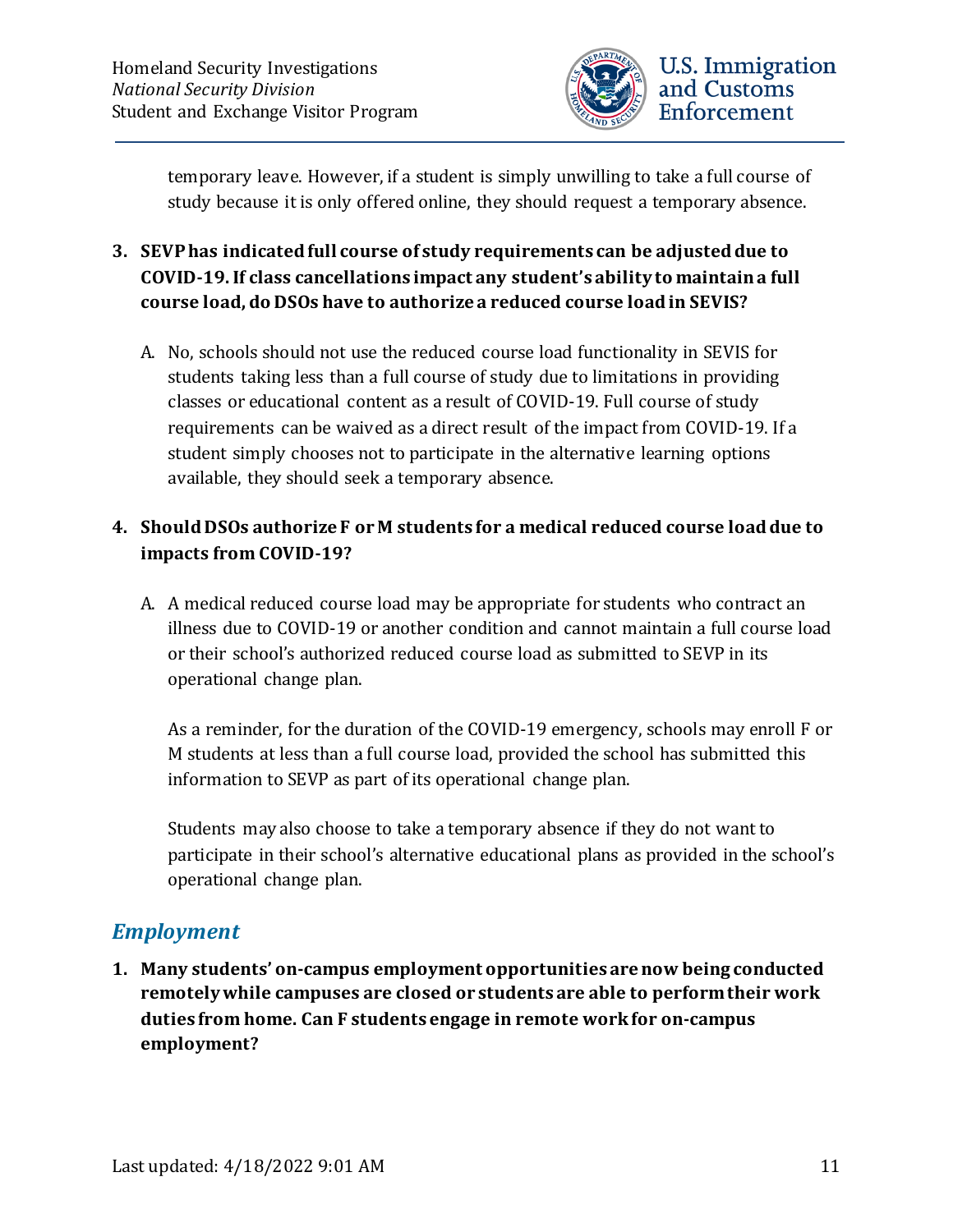

- A. If the current on-campus employment opportunity has transitioned to remote work or the employment can be done through remote means, students may continue to engage in on-campus employment remotely. Schools should be able to explain how the students are providing services associated with the employment while not at the location of the employer.
- **2. Can students engaged in OPT and the science, technology, engineering and mathematics (STEM) OPT extension work remotely when appropriate and permitted by the employer? If so, do they need to submit an updated Form I-983?**
	- A. Students currently participating in OPT, including STEM OPT, may work remotely if their employer has an office outside of the United States or the employer can assess student engagement using electronic means. Students participating in STEM OPT do not need to submit an updated Form I-983 to report remote work. However, requirements to submit an updated Form I-983 for other changes remain in effect. See *8 CFR 214.2(f)(10)(ii)(C)(9)(ii*) for additional information.

### **3. Can students with proper authorization participate in curricular practical training (CPT) while they are abroad?**

- A. Students may engage in CPT during their time abroad, provided:
	- They are enrolled in a program of study in which CPT is integral to the program of study;
	- Their DSO authorized CPT in advance of the CPT start date; and
	- Either the employer has an office outside the United States or the employer can assess student engagement and attainment of learning objectives electronically.

As noted in SEVP's March 13, 2020, [COVID-19: Guidance for SEVP Stakeholders,](https://www.ice.gov/sites/default/files/documents/Document/2020/Coronavirus%20Guidance_3.13.20.pdf) this enrollment may be online. All other requirements at *8 CFR 214.2(f)(10)(i)* still apply.

### **4. Does time spent studying outside of the United States during the COVID-19 emergency count toward the one-year requirement for CPT and OPT?**

A. An F student accrues eligibility for practical training whether they are inside or outside of the United States during the COVID-19 emergency if the student is in Active status in SEVIS and meets the requirements of their school's procedural change plans submitted to SEVP.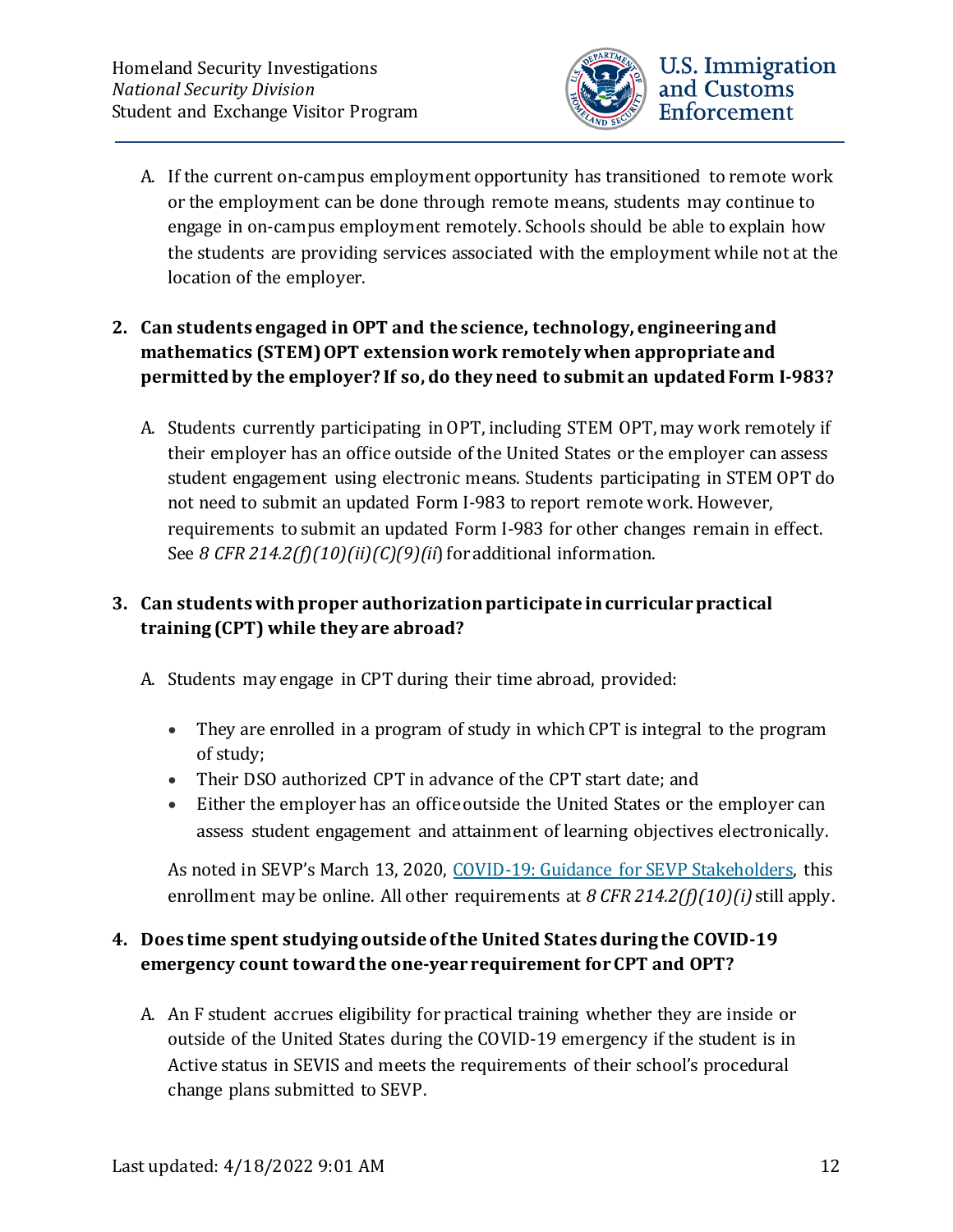

#### **5. Universities that moved to online courses have allowed students to travel to their home country to complete their studies. Will this international travel alter the student'sOPT/CPT and Social Security number (SSN) status?**

A. DHS is evaluating these issues and may issue additional guidance. In the meantime, since USCIS adjudicates OPT employment authorization requests, SEVP recommends reaching out to USCIS for further guidance.

Students may engage in CPT during their time abroad, provided they are enrolled in a program of study of which the CPT is an integral component, the DSO has authorized the CPT in advance, and either the employer has an office outside the United States or the employer has a means to assess student engagement and attainment of learning objectives. As noted in SEVP's March 13, 2020, [COVID-19:](https://www.ice.gov/sites/default/files/documents/Document/2020/Coronavirus%20Guidance_3.13.20.pdf)  [Guidance for SEVP Stakeholders,](https://www.ice.gov/sites/default/files/documents/Document/2020/Coronavirus%20Guidance_3.13.20.pdf) this enrollment may be online. All other requirements at *8 CFR 214.2(f)(10)(i)* still apply.

For questions regarding SSNs, SEVP recommends reaching out to the Social Security [Administration.](https://www.ssa.gov/)

### **6. Due to COVID-19, what is SEVP's advice to students who want to apply for OPT? Is there any chance that students would be able to apply for post-completion OPT from outside the United States?**

A. DHS is evaluating these issues and may issue additional guidance. In the meantime, since USCIS adjudicates OPT employment authorization requests, SEVP recommends reaching out to USCIS for further guidance.

### **7. Can students apply for OPT while outside of the United States by filing a Form I-765, "Application for Employment Authorization," from abroad?**

A. SEVP understands stakeholder concerns about the need for guidance. As the COVID-19 emergency continues, the program will continue to develop guidance on significant issues and publish it at [ICE.gov/Coronavirus.](http://www.ice.gov/coronavirus) SEVP is collaborating with interagency components on these issues, including USCIS, CBP and the Department of State.

The request presented in this question is primarily for consideration by USCIS, which adjudicates Forms I-765. SEVP is willing to cooperate in implementing such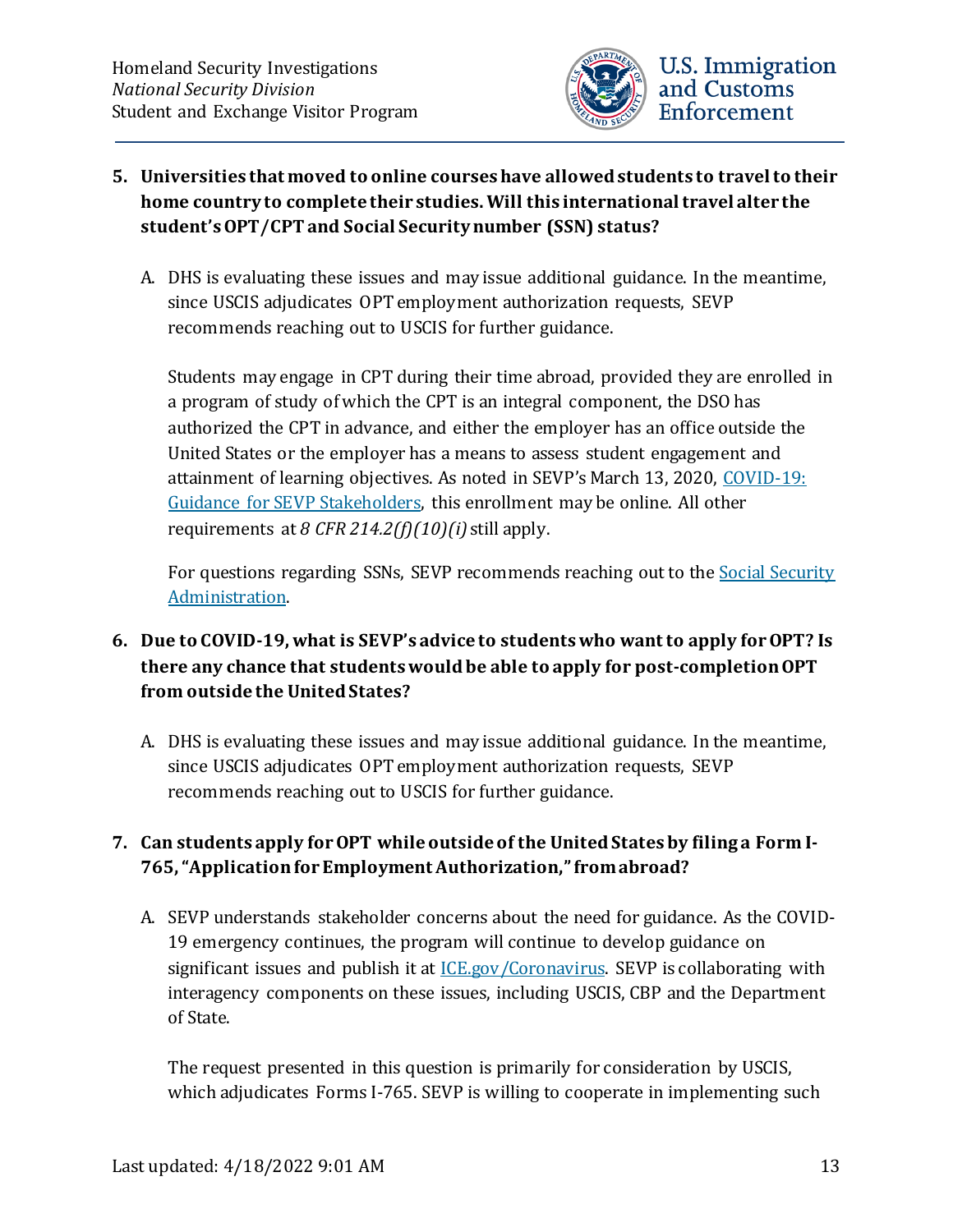

procedures so long as they are reviewed and approved as part of the DHS response to the COVID-19 crisis.

- **8. Must students cease engaging in OPT if they are now working fewer than 20 hours a week due to the economic impacts of COVID-19?**
	- A. For the duration of the COVID-19 emergency, SEVP considers students who are working in their OPT opportunities fewer than 20 hours a week as engaged in OPT.

### **9. Should DSOs with students on OPT update the students' employer addresses in SEVIS with their remote work address? For students participating in the STEM extension, do their Forms I-983, "Training Plan for STEM OPT Students," need to be updated with their remote work address?**

A. No. DSOs should not update the employer address information in SEVIS nor on the Form I-983 for students working remotely.

### **10.Will there be an extension or suspension of the 90-day/150-day allowed period of unemployment for OPT and STEM OPT during the COVID-19 emergency?**

A. DHS is evaluating this issue but has not yet determined whether to implement a specific exemption for exceeding the regulatory limits for unemployment of 90 days for OPT and 150 days for STEM OPT.

### **11.Can F and M students who were previously employed and are now unemployed due to COVID-19 apply for unemployment benefits?**

A. Students who are unemployed due to COVID-19 should contact their local or state employment agency for more information.

## <span id="page-13-0"></span>*Volunteering*

- **1. Do F and M students need employment authorization to volunteer as part of COVID-19 relief efforts?**
	- A. No, F and M students who work without wages, taxable compensation or other remuneration are considered volunteers and are not required to obtain an employment authorization document.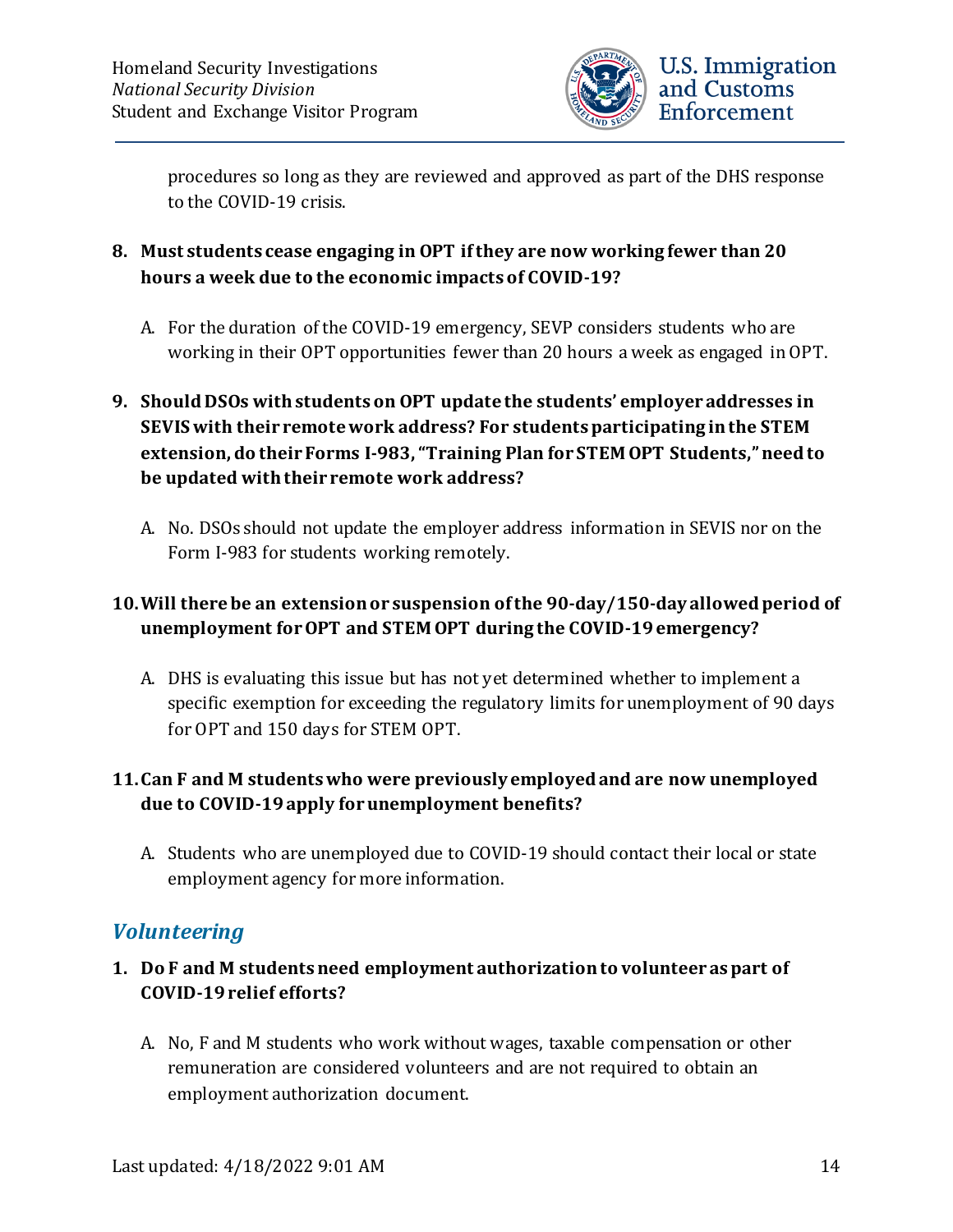

### <span id="page-14-0"></span>*Student transfer*

#### **1. How will the five-month rule apply to student transfers?**

A. The five-month rule related to student transfers will not apply to students affected by COVID-19. For transfer students that exceed the five-month period, DSOs should contact the SRC for a data fix. SRC contact information is available at the end of this FAQ.

### **2. How should DSOs handle the SEVIS records of transfer students? Can DSOs complete a transfer in SEVIS for students who are outside the United States in Initial transfer status and could enroll and begin study at the transfer-in school remotely?**

A. For students outside the United States who are currently in Initial status in SEVIS with an "I-20 Issue Reason" of transfer, schools should keep their SEVIS records in Initial status and request a data fix when these students are ready to re-enter the United States to begin study.

SEVP's temporary guidance does not permit students in Initial status in SEVIS to begin a new program remotely. SEVP continues to monitor the situation and may update its guidance if school closures and alternative learning procedures remain necessary in fall 2022.

Transfer students inside the United States must report to a DSO at their transfer-in school in person or using electronic means within 15 days of their program start date (*8 CFR 214.2(f)(8)(ii)(C)*). The DSO must complete the transfer process and register the student as Active in SEVIS. Students should follow the guidelines the school provides to all its F and M students related to COVID-19.

#### **3. DSOs are unable to defer the start date for a transfer record in SEVIS. Should DSOs be requesting a data fix for each individual case?**

A. Yes, DSOs should request a data fix through SRC for each case when a student is ready to re-enter the United States to continue their course of study, including engaging in practical training. SRC contact information is available at the end of the FAQ.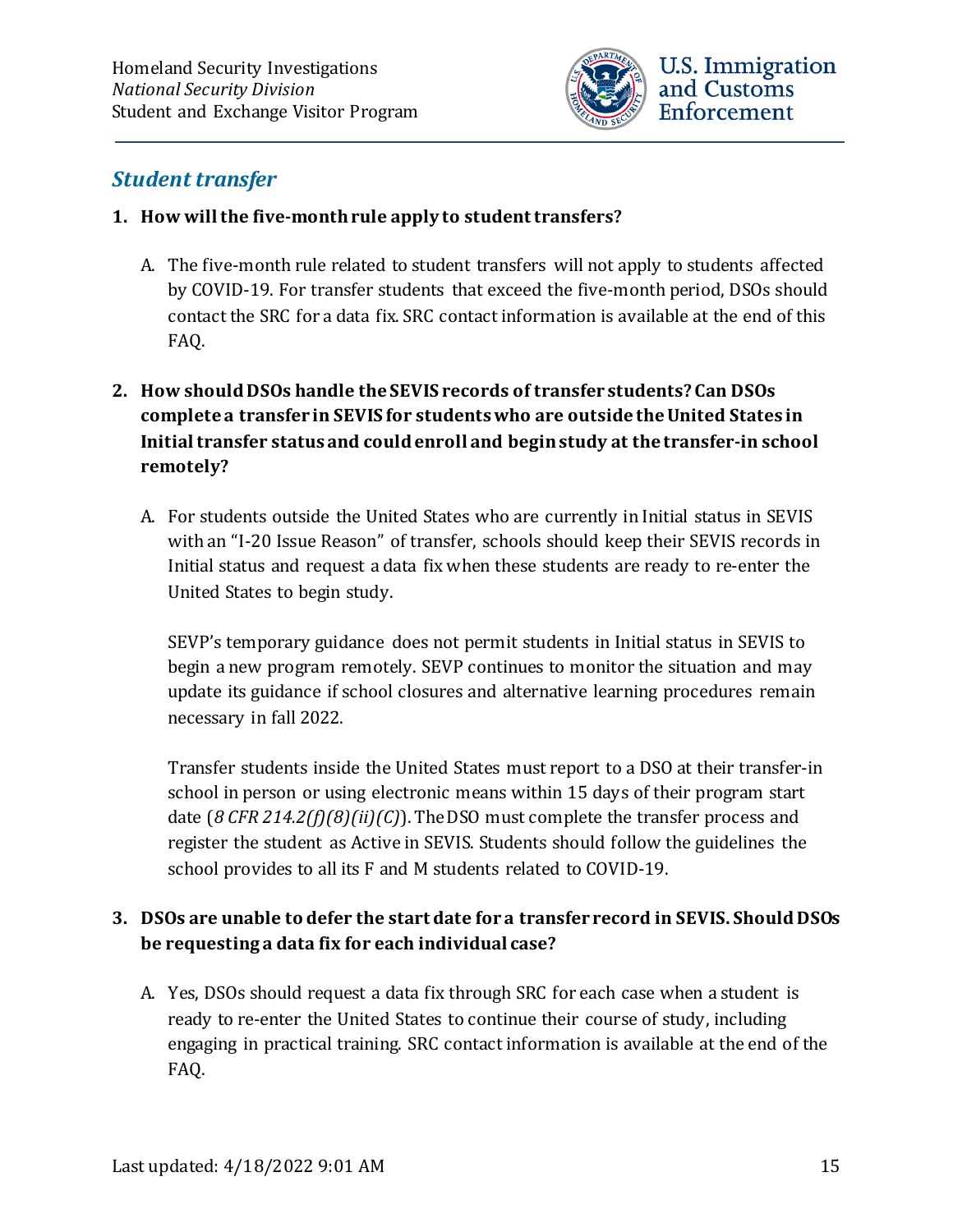

### <span id="page-15-0"></span>*Travel*

- **1. Will F and M students be able to return to the United States if they are continuing their studies outside of the country as a result of COVID-19?**
	- A. Students who continue to make normal progress in their course of study remain eligible for admission into the United States. However, because of the changing array of travel restrictions, students should refer to their local U.S. embassy's website through the [U.S. Department of State](https://travel.state.gov/content/travel/en/traveladvisories/ea/covid-19-information.html#_blank) for any updates about visa issuance. Also, the [DHS](https://www.dhs.gov/) and Centers [for Disease Control and Prevention](https://www.cdc.gov/coronavirus/2019-ncov/travelers/index.html) (CDC) websites provide information about current travel restrictions to the United States.

### **2. Is there a time frame for when students are expected to return to the United States once the COVID-19 emergency is over and schools have resumed normal operations?**

A. Dependent on their school's return to normal operations and any continuing travel restrictions, students should seek to return to the United States within 30 days of the next available session start date. SEVP also anticipates providing additional guidance after the COVID-19 emergency ends regarding a school's return to normal operations.

### **3. If students remain in the United States due to COVID-19 and their passports expire, what do they need to do to renew them?**

A. Students in this situation should contact their country's embassy or consulate to identify options for passport extension or renewal. If students decide to depart the United States, they will not be eligible to apply for readmission until they renew their passport.

### **4. Is there any flexibility in extending grace periods for students who have been unable to depart the United States after completing their programs due to travel restrictions? Will there be any changes to SEVIS to allow for such extensions?**

A. This is a complex issue that SEVP is addressing within the larger context of the DHS response to the COVID-19 emergency. Amending SEVIS database functionality is a complex undertaking and would have to be prioritized among the many other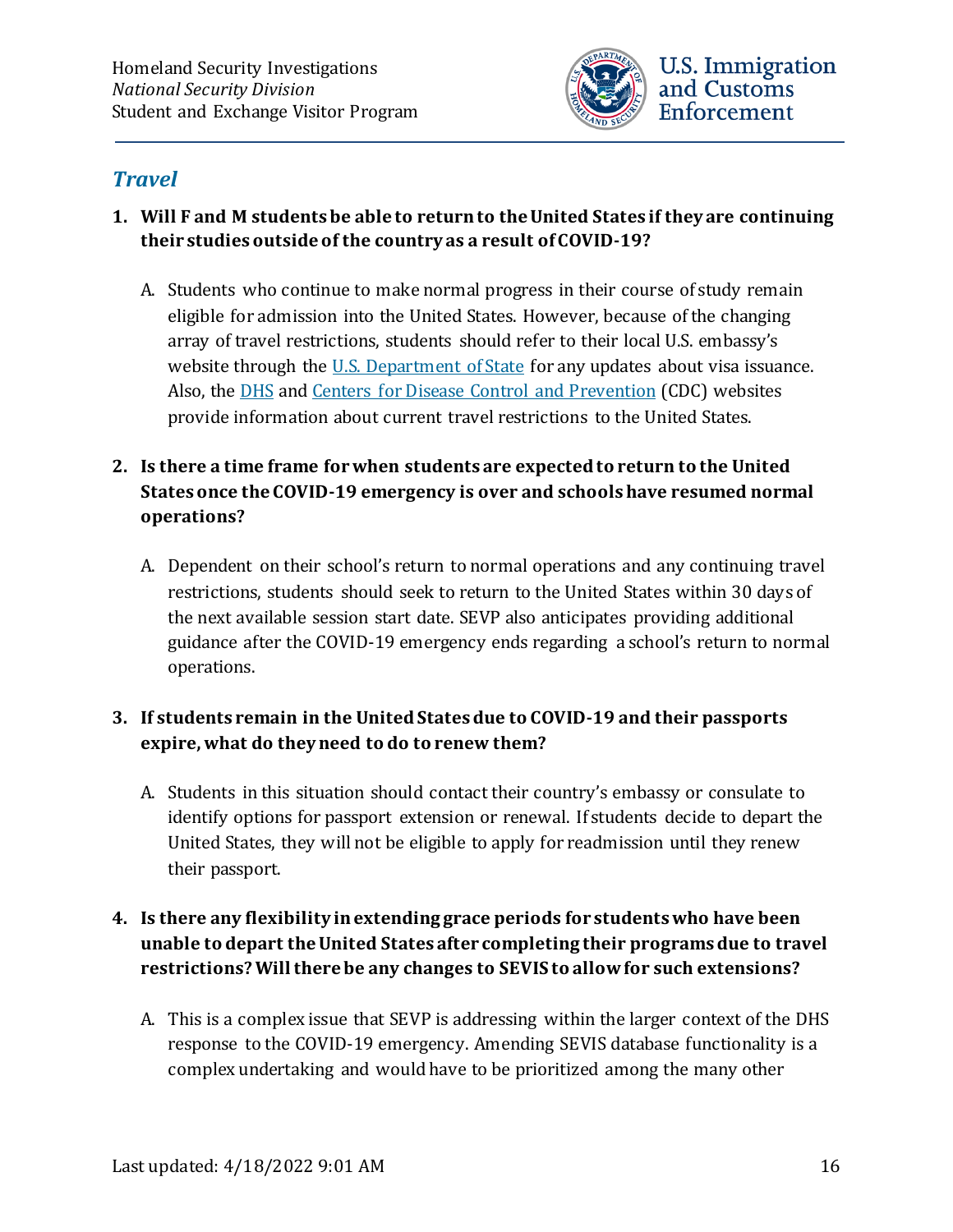

scheduled improvements that SEVP is making to the system to enhance efficiency and functionality.

- **5. What should students do if they need to return home within 60 days after completing their program of study, but their travel plans are complicated by a lack of commercially available flights or their country currently prohibits all inbound travel?**
	- A. SEVP recognizes that some students may find it difficult to return home during the COVID-19 emergency because of diminished travel options. Students in this situation are encouraged to communicate with their DSO for guidance and to assess options for alternative study arrangements such as online classes during this time. DSOs should document in the student's record any material information related to a student's inability to leave the country due to COVID-19.

### <span id="page-16-0"></span>*Form I-515A*

- **1. Our school submitted the information requested on a Form I-515A, "Notice to Student or Exchange Visitor," to SEVP. However, the school has since temporarily closed and school officials are unable to access their offices to receive responses from SEVP via mail. Does this jeopardize our students' nonimmigrant status?**
	- A. F or M students who receive Forms I-515A will not be adversely affected by delays resulting from COVID-19. SEVP will provide flexibility on any subsequently delayed processing deadlines.

## <span id="page-16-1"></span>*M students*

- **1. What should M students do in cases where most of their classes are hands-on and cannot be done remotely?**
	- A. M students may take online or remote classes as determined by their school. However, if the classes cannot be done remotely, students' records may remain in Active status and they may remain in the United States until the next session start date or until school operations return to normal, whichever occurs first.

Students should seek guidance from USCIS on extending their status if the program cannot be completed before the student's Admit Until Date as listed on their Form I-94. Students may remain in the United States with a timely and properly filed Form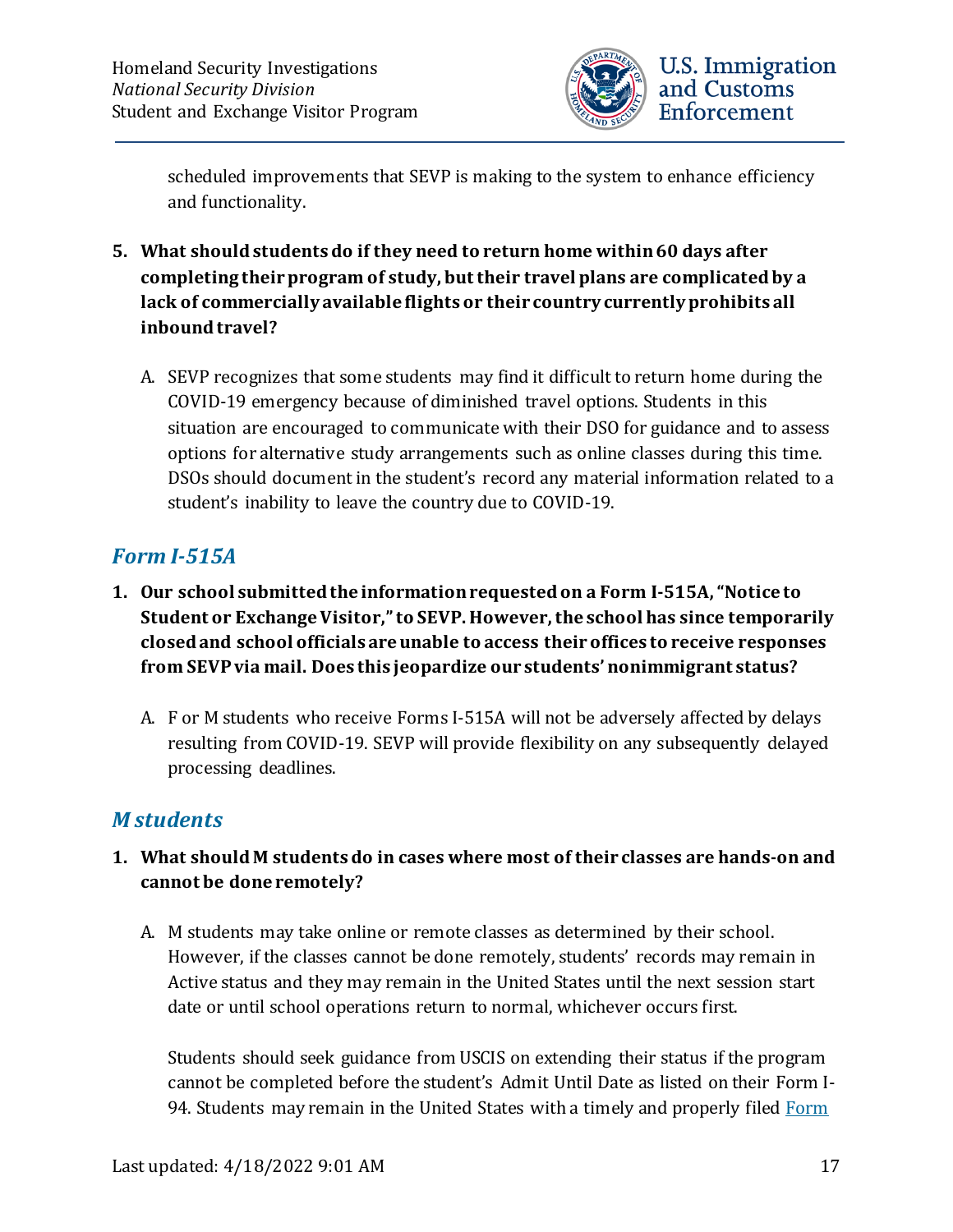

[Extension/Change of Status Filings](https://www.uscis.gov/news/alerts/covid-19-delays-extensionchange-status-filings) for additional information.

Students may also choose to seek termination of their SEVIS record for authorized early withdrawal and return to their program of study on a new, Initial Form I-20 after the COVID-19 emergency ends.

### **2. An M school has had to cancel several weeks of school, which will push the term end date to a date still to be determined. What are the options for extending student visas?**

A. Students who have departed the United States or are currently outside the country with an expired visa or a visa that will expire prior to a return to their program of study should contact the Department of State for guidance.

### **3. How should schools process M-1 program extensions during the COVID-19 emergency?**

A. DSOs should continue to follow the standard process of having students apply for M-1 program extensions with USCIS using the Form I-539. An M student with a pending extension application submitted to USCIS at least 15 days but not more than 60 days prior to the program end date may remain in the United States until USCIS adjudicates the application.

### **4. During the COVID-19 emergency, are M students eligible for a 15-day grace period after being terminated for Authorized Early Withdrawal?**

A. Yes, M students may have a 15-day grace period upon termination for Authorized Early Withdrawal during the COVID-19 emergency.

## <span id="page-17-0"></span>**SEVP-certified Schools**

### <span id="page-17-1"></span>*Reporting school changes*

#### **1. Do schools need to notify SEVP of procedural adaptations?**

A. Yes, schools need to notify SEVP of any procedural changes due to COVID-19 within 10 business days of the change. SEVP included notification instructions with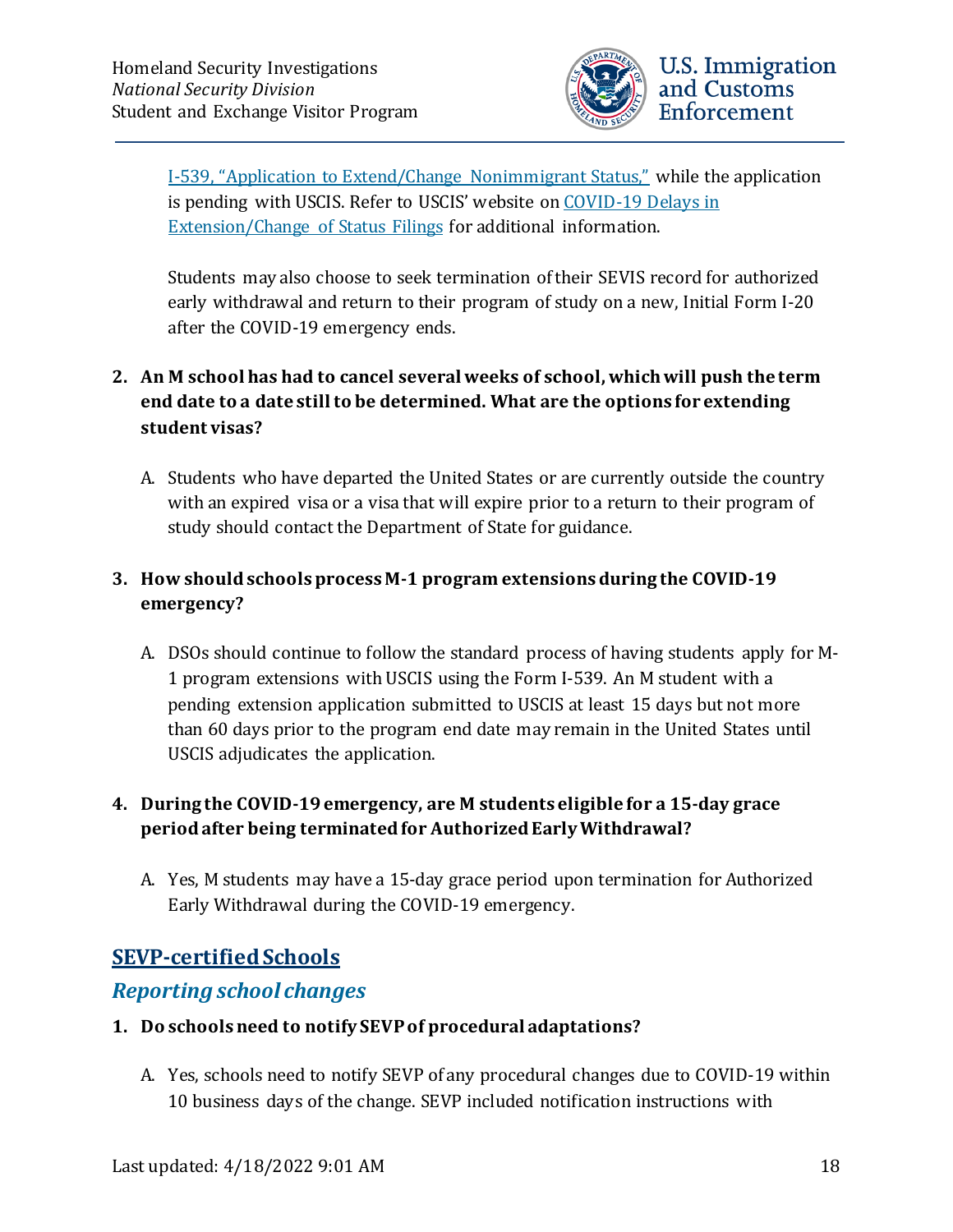

guidance to SEVP-certified schools in Broadcast Message: COVID-19 and Potential [Procedural Adaptations for F and M Nonimmigrant Students.](https://www.ice.gov/doclib/sevis/pdf/bcm2003-01.pdf) The program also posted an Optional COVID-19 [School Reporting Template](https://www.ice.gov/doclib/sevis/pdf/coronavirusSEVP_ReportingTemplate.pdf) that schools can use to report temporary procedural adaptations.

#### **2. How should schools report temporary procedural adaptations to SEVP?**

A. SEVP included notification instructions with guidance to SEVP-certified schools in Broadcast Message: COVID-19 [and Potential Procedural Adaptations for F and M](https://www.ice.gov/doclib/sevis/pdf/bcm2003-01.pdf)  [Nonimmigrant Students.](https://www.ice.gov/doclib/sevis/pdf/bcm2003-01.pdf) The program also posted an [Optional COVID-19 School](https://www.ice.gov/doclib/sevis/pdf/coronavirusSEVP_ReportingTemplate.pdf)  [Reporting Template](https://www.ice.gov/doclib/sevis/pdf/coronavirusSEVP_ReportingTemplate.pdf) that schools can use to report temporary procedural adaptations.

#### **3. When must schools submit procedural adaptation documents to report on changes made in response to COVID-19?**

A. Schools must provide SEVP notice of procedural changes made in response to COVID-19 within 10 business days of the date of the decision to initiate the procedural change(s). SEVP requests this information as of the date of the decision to initiate the changes to ensure it maintains current and accurate information on how schools are adapting to COVID-19. Schools must report this information within 10 business days in accordance with *8 CFR 214.3(g)(1)* and *8 CFR 214.3(g)(2)(ii)(E)*.

If schools subsequently have material changes to previously submitted documents, they should resubmit those documents, following the instructions outlined in [Broadcast Message: COVID-19 and Potential Procedural Adaptations for F and M](https://www.ice.gov/doclib/sevis/pdf/bcm2003-01.pdf)  [Nonimmigrant Students.](https://www.ice.gov/doclib/sevis/pdf/bcm2003-01.pdf)

### **4. Are schools required to list all courses and majors that will be offered online or just the ones listed on the school's Form 1-17 as part of their report to SEVP?**

A. Schools should only list the programs of study that F and/or M students are enrolled in as part of their report to SEVP. This information will most likely be the same as the approved programs of study on the school's Form I-17 unless the school has identified certain programs that cannot be offered online.

For example, if a school is offering all courses that enroll F and/or M students—that is, all courses listed on the school's Form I-17—online, they should state this in their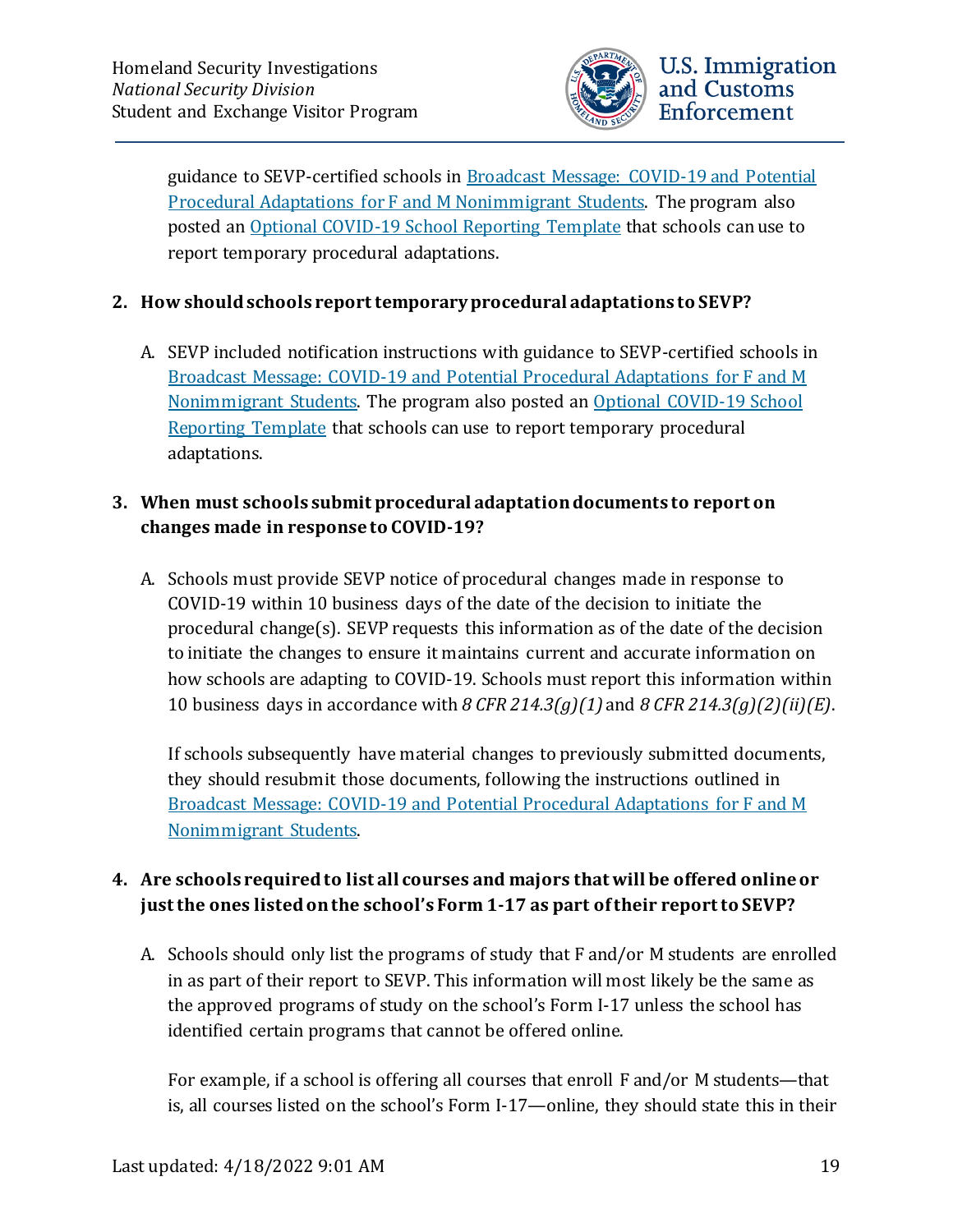

report to SEVP. Schools should refer to the [Optional COVID-19 Reporting Template](https://www.ice.gov/doclib/sevis/pdf/coronavirusSEVP_ReportingTemplate.pdf) for additional information.

- **5. Will schools receive confirmation or acknowledgment when SEVP receives their procedural adaptation documents? Is there any possibility that SEVP would deny or disapprove of a reported change by a school? If so, what happens in that instance?**
	- A. SEVP will send an email acknowledging receipt to each school that submits procedural change documents and add the submitted information to the school's file. However, given the significant number of changes being requested, SEVP is not going to respond to every submission in detail. If SEVP has concerns that the changes exceed permissible accommodations for COVID-19, it will contact the school for clarification or revision.

Remember, schools need to notify SEVP of any procedural changes due to COVID-19 within 10 business days of the change. SEVP included notification instructions with guidance to SEVP-certified schools in [Broadcast Message: COVID-19 and Potential](https://www.ice.gov/doclib/sevis/pdf/bcm2003-01.pdf)  [Procedural Adaptations for F and M Nonimmigrant Students.](https://www.ice.gov/doclib/sevis/pdf/bcm2003-01.pdf) The program also posted an Optional COVID-19 [School Reporting Template](https://www.ice.gov/doclib/sevis/pdf/coronavirusSEVP_ReportingTemplate.pdf) that schools can use to report temporary procedural adaptations.

#### **6. Do schools that currently have no F or M students enrolled need to send procedural adaptation documents to SEVP?**

A. No, only schools with F or M students currently enrolled need to submit procedural adaptation documents to SEVP.

### **7. Do schools that submitted procedural change plans for a previous session indicating alternative instruction procedures (including online-only classes) need to re-submit or re-affirm that they will be keeping the same alternative procedures during the 2022-23academic year?**

A. No, if an SEVP-certified school has submitted an operational procedural plan detailing its alternative procedures, it does not need to resubmit the plan for the 2022-23 academic year unless the school has made substantive changes.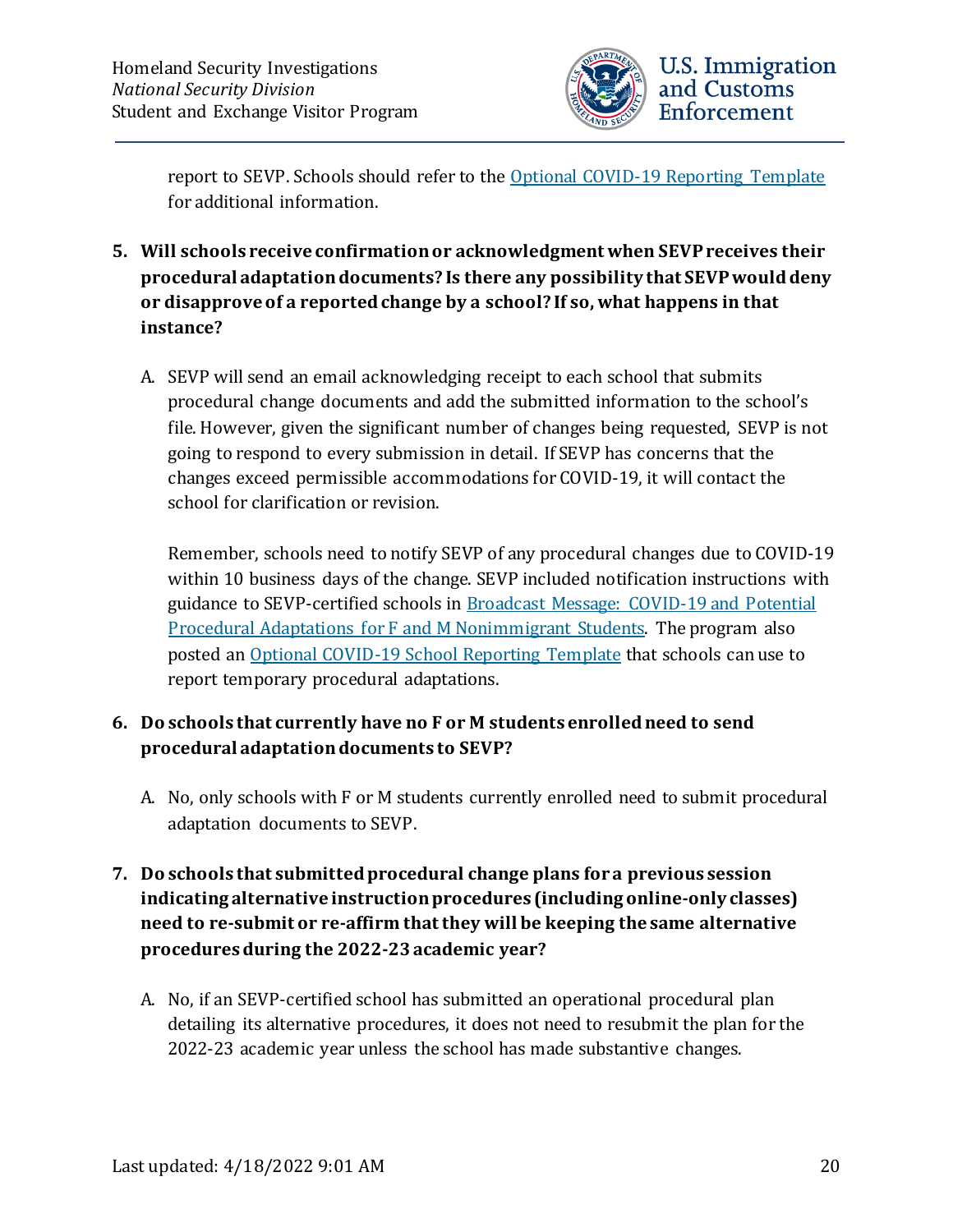

However, SEVP-certified schools that have not yet filed procedural change plans and will have active F or M students in programs for the 2022-23 academic year will need to submit a procedural change plan if there will be any substantive changes to existing procedures necessitated by COVID-19.

### **8. How should schools handle PDSOs or DSOs who are furloughed? Must schools report this information to SEVP?**

A. An SEVP-certified school must have at least one PDSO assigned to each campus to enroll F and M students, maintain SEVP certification, respond to SEVP communications and provide recommendations to F and M students enrolled at the school regarding maintenance of nonimmigrant status (see *8 CFR 214.3(l)(1)(ii)* and *(iii))*.

When an SEVP-certified school furloughs any of its DSOs, it must report that personnel change to SEVP within 21 days of the change (*8 CFR 214.3(f)(1) and (g)(2)(i); 8 CFR 214.3(l)(2)*).

If a certified school furloughs all its DSOs, the action is grounds for withdrawal of the school's SEVP certification (*8 CFR 214.4(a)(2)(xiii)*). The absence of DSOs also makes it impossible for schools to respond to SEVP requests and update records in SEVIS. Federal regulations state that failure to respond to an SEVP request constitutes a voluntary withdrawal of certification *(8 CFR 214.3(h)(3)(vii))*.

## <span id="page-20-0"></span>*School policies*

### **1. As a result of COVID-19, our school is considering changing its grading policy for this term to pass/fail. Does this change impact our school's F or M students?**

A. No, this change should have no impact. Schools may change their grading policies as a direct result of COVID-19. This change does not need to be reported as part of a school's procedural adaptation plan to SEVP. However, schools should document any changes to their grading policies and be able to provide them to SEVP upon request, and schools should be able to verify that a student is making normal academic progress.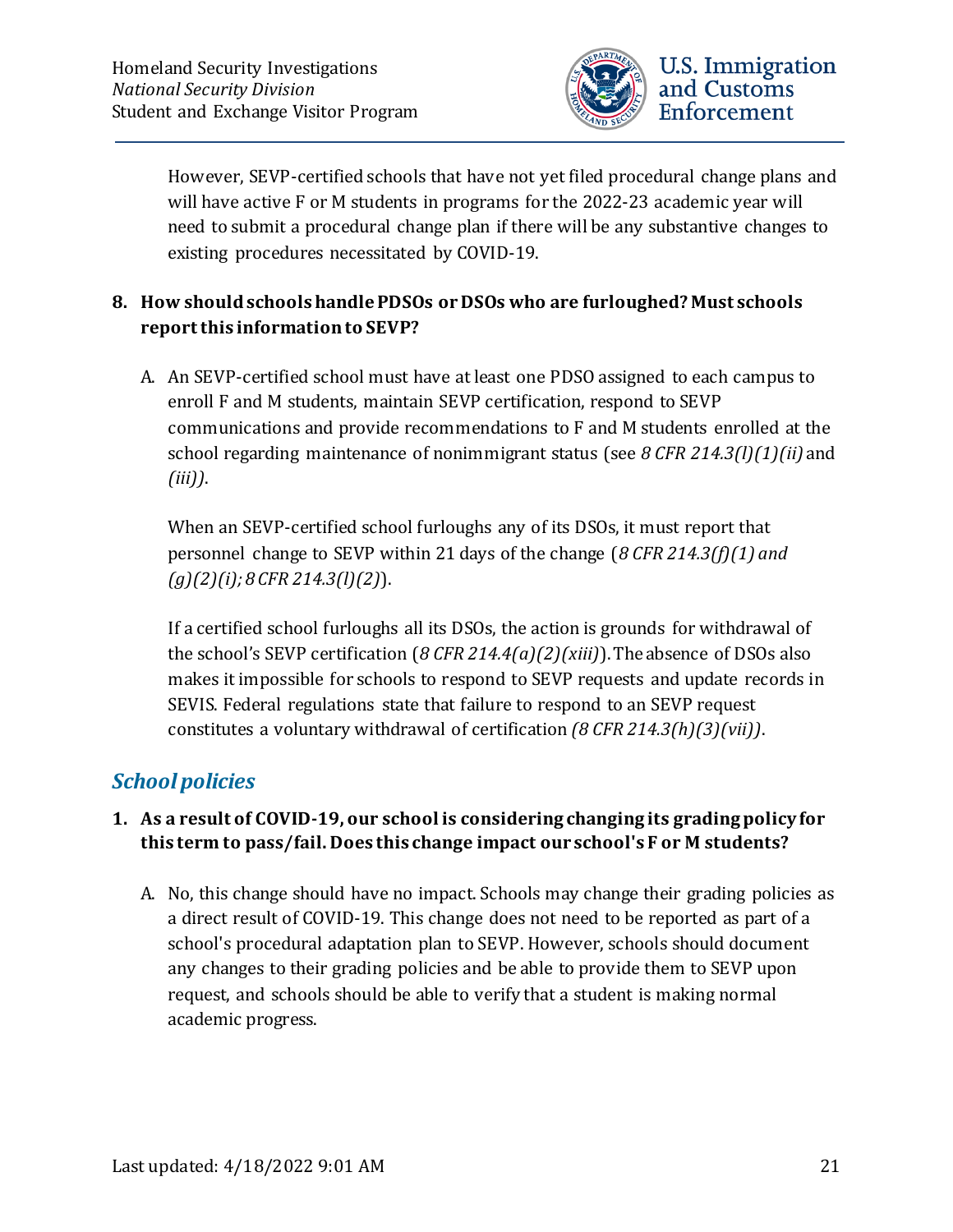

#### **2. May schools amend their admissions practices if they can no longer receive hard copies of transcripts from temporarily closed schools?**

A. Yes. If not in contradiction with directives of the school's state board of education, verifiable electronic submissions or copies of transcripts from schools are acceptable to SEVP. Such a modification to the school's admissions process does not need to be reported on the school's procedural adaptation plan. However, schools must be able to report these changes to SEVP upon request. Schools must have relevant student transcripts prior to issuing a student an initial Form I-20.

### **3. What are the requirements for DSO duties during the COVID-19 emergency, particularly for closed schools?**

A. DSOs are expected to meet the regulatory requirements to continue to "provide recommendations to F and/or M students enrolled at the school regarding maintenance of nonimmigrant status and to support timely and complete recordkeeping and reporting to DHS" (*8 CFR 214.3(l)(1)(iii)*).DSOs should have regular working hours during which students can access them and may provide DSO services to students via email or teleconference.

## <span id="page-21-0"></span>*Form I-17*

- **1. Can schools submit electronic signatures for school petitions requiring a signed Form I-17, including DSO updates?**
	- A. Yes, due to COVID-19, schools may email a digitally signed Form I-17 that contains a digitally reproduced copy of a physical signature or uses electronic signature software. DSOs may also continue to scan a Form I-17 containing an original wet signature and send it as an email attachment to SRC.

## <span id="page-21-1"></span>*M schools*

- **1. An M school has suspended classes until later in the session. The school cannot offer classes online and has provided a procedural adaptation plan to SEVP. Is there anything else the school should be doing?**
	- A. Schools do not need to take additional actions regarding operational change plan reporting as long as they provide updated plans to SEVP if there are any material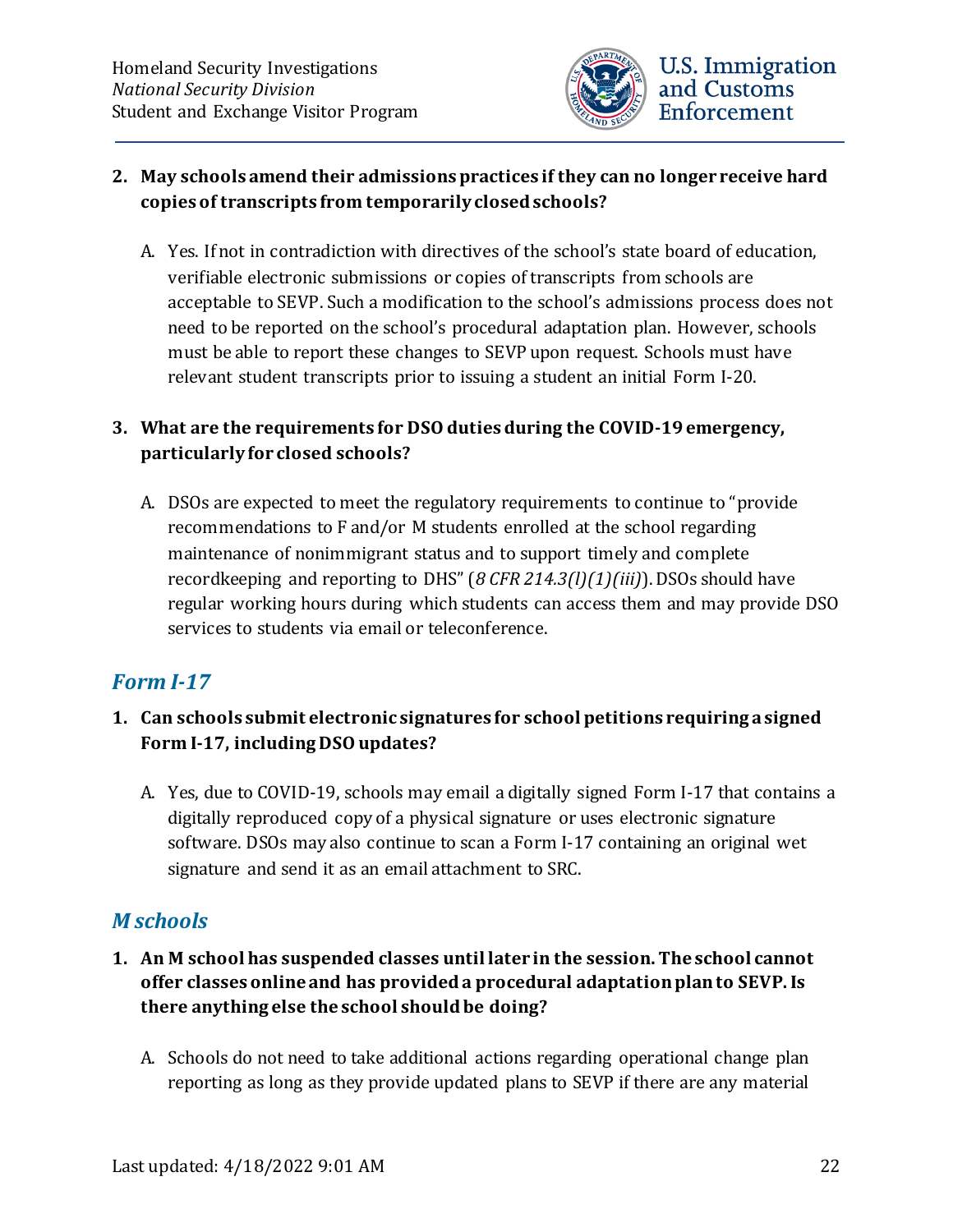

changes to report. Remember, schools must continue to fulfill all student and school record keeping requirements during this time.

## <span id="page-22-0"></span>**General Questions**

#### **1. How is SEVPcoordinatingwith other government agencies on emerging issues related to COVID-19?**

A. SEVP understands stakeholder concerns about the need for guidance. As the COVID 19 emergency continues, the program will develop guidance for its stakeholders and will publish it at *ICE.gov/Coronavirus*. However, SEVP is unable to address questions that are within the authorities of other agencies.

The international student life cycle consists of specific functions that are handled by those federal agencies with the authority to do so. During the life cycle process, some questions are more appropriately answered by the authorizing agency. In some cases, it may require input and collaboration from multiple agencies. SEVP is in contact with our government partners, including USCIS, CBP and the Department of State.

For those questions that are solely within the jurisdiction of our government partners, SEVP encourages stakeholders to contact the most appropriate government agency on specific issues.

### <span id="page-22-1"></span>**Additional Resources**

#### **1. Where can I find COVID-19 information for J exchange visitors?**

A. Guidance for J exchange visitors is available on the Department of State's website, [Exchange Visitor Program Information on COVID-19.](https://j1visa.state.gov/covid-19/)

#### **2. Where can I find guidance distributed by SEVP in response to COVID-19?**

A. All COVID-19 guidance for SEVP stakeholders is located at [ICE.gov/Coronavirus.](https://www.ice.gov/coronavirus) Stakeholders should regularly visit this page for the latest guidance and frequently asked questions from SEVP.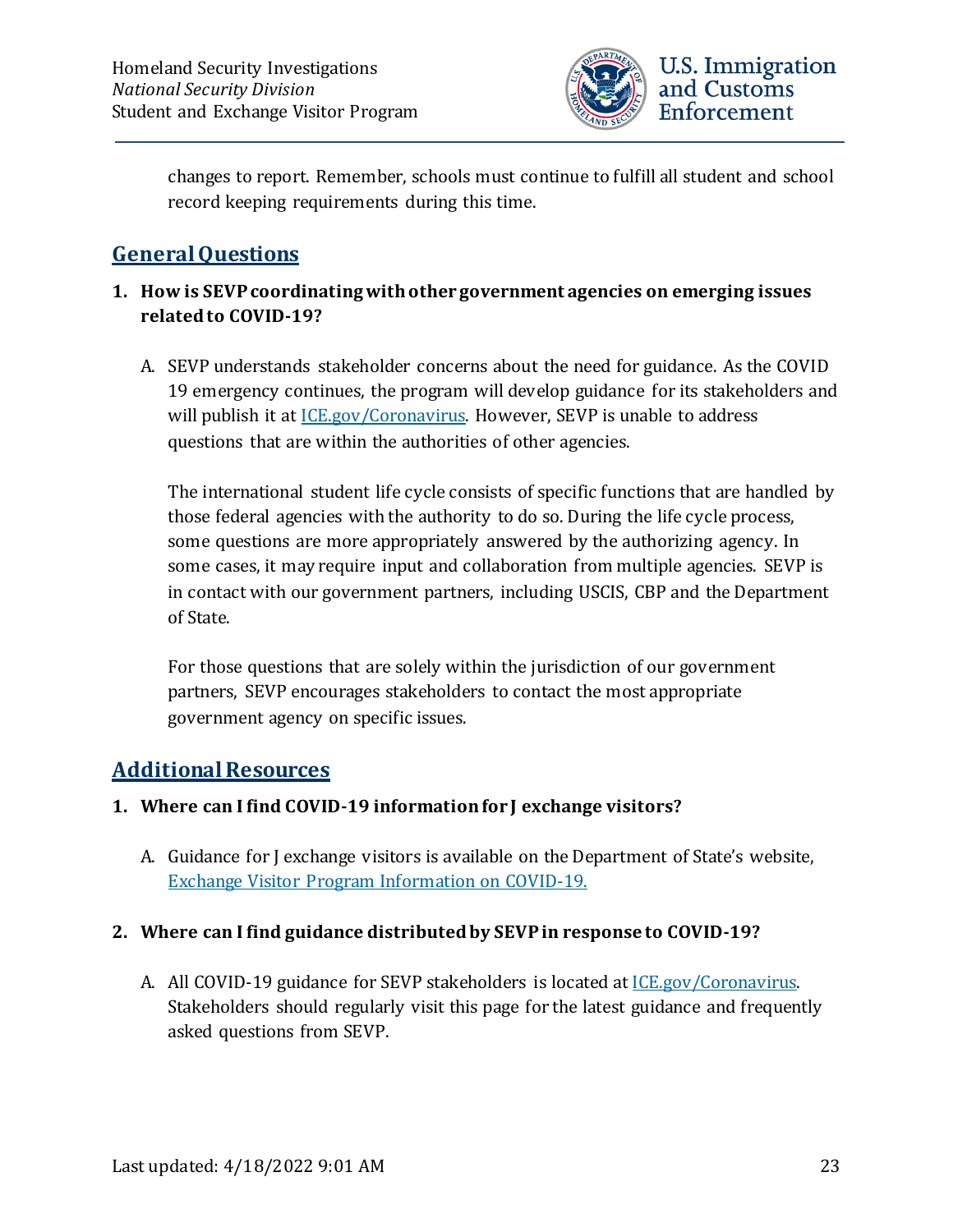

Additionally, SEVP regularly shares updates and resources from government partners—including the Department of State and CDC—through our social media channels, including [Twitter,](https://twitter.com/StudyinStates) [Facebook](https://www.facebook.com/StudyintheStates/) and [LinkedIn.](https://www.linkedin.com/company/student-and-exchange-visitor-program)

### <span id="page-23-0"></span>**SEVP Response Center Contact Information**

For general SEVP questions, case-specific questions and SEVIS technical help, contact the SRC. SRC offices are open Monday through Friday, 8 a.m. to 6 p.m. ET, except federal holidays.

- **Telephone**:
	- o 703-603-3400 or 1-800-892-4829 for general and case-specific questions.
- **Email**:
	- o [SEVP@ice.dhs.gov](mailto:SEVP@ice.dhs.gov) for general questions.
	- o [SEVISHelpDesk@ice.dhs.gov](mailto:SEVISHelpDesk@ice.dhs.gov) for SEVIS technical questions.

### <span id="page-23-1"></span>**Archived Questions**

Questions in this section refer to information specific to previous semesters. The answers to these questions are considered rescinded.

### <span id="page-23-2"></span>*Nonimmigrant students*

### **1. Due to COVID-19, what is the requirement for Initial status students who have already arrived in the United States for the spring 2020 semester?**

A. Initial students currently in the United States that have reported to their school should be made Active in SEVIS and follow the guidelines the school provides to all its F and M students related to COVID-19. If Initial students have not arrived in the United States, they should remain in their home country.

### **2. Based on SEVP's guidance from January 2020 and March 2020, are schools encouraged to cancel admission for new students?**

A. SEVP is not encouraging any specific action regarding new students. If a school has accepted F and/or M students but will not maintain standard operations because of COVID-19, deferment is an alternative. For additional information about deferring enrollment, refer to the [How Do I Defer My Enrollment?](https://studyinthestates.dhs.gov/2015/02/how-do-i-defer-my-enrollment) blog post on [Study in the](https://studyinthestates.dhs.gov/)  [States.](https://studyinthestates.dhs.gov/)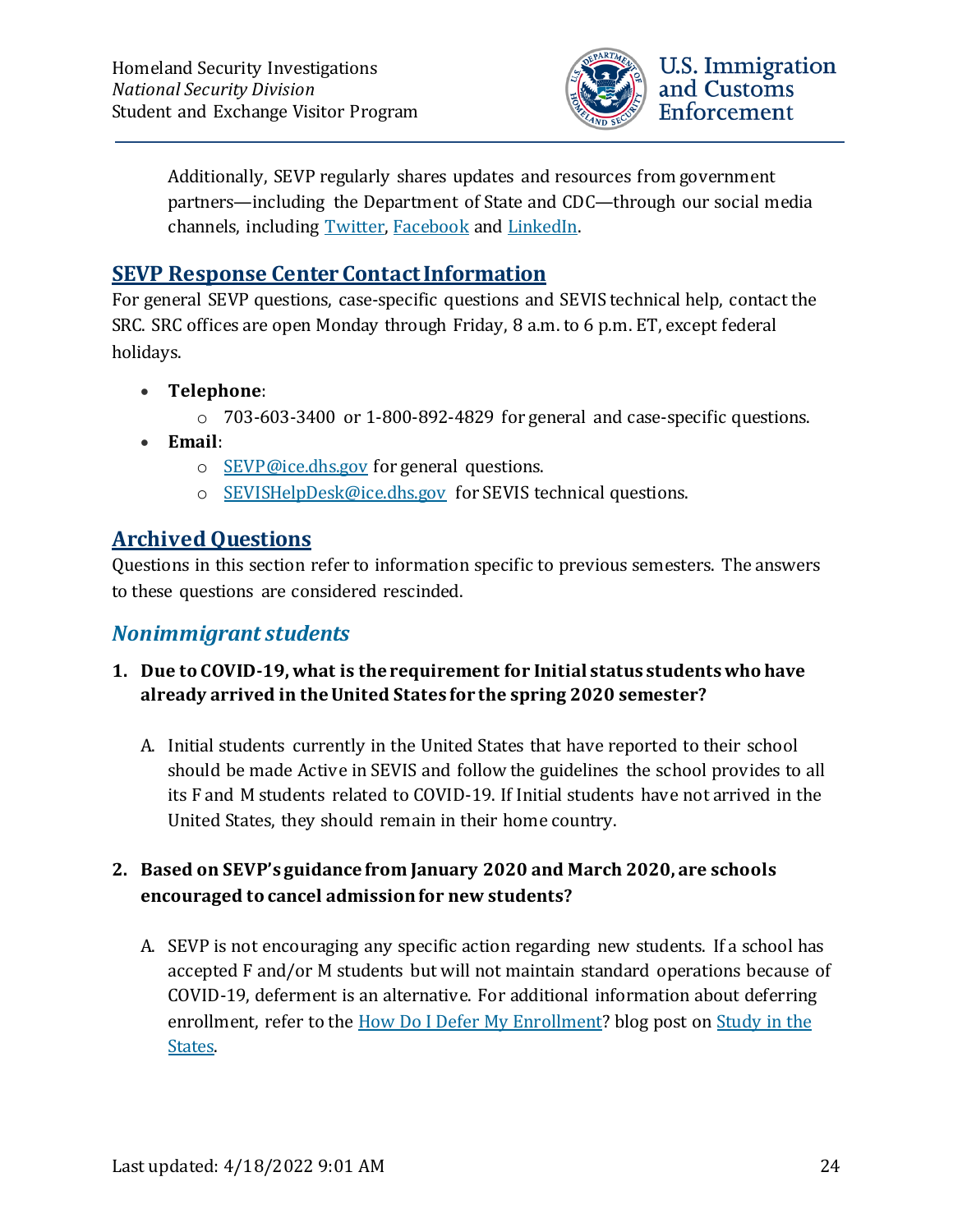

### **3. How should DSOs handle records for graduating high school seniors who have returned to their home country to take online classes, but plan to return to start postsecondary studies at a U.S. college or university?**

A. If the school is offering online classes and students can access those courses from outside of the United States and continue to make normal progress in their course of study, they may continue in Active status in SEVIS.

If students cannot engage in online study due to insufficient online access or if the school is not offering enough online courses to meet a full course load, students may enroll in less than a full course of study. Schools must provide this information to SEVP as part of the required procedural change documents outlined in Broadcast [Message: COVID-19 and Potential Procedural Adaptations for F and M](https://www.ice.gov/doclib/sevis/pdf/bcm2003-01.pdf)  [Nonimmigrant Students.](https://www.ice.gov/doclib/sevis/pdf/bcm2003-01.pdf)

Remember, once students are accepted for enrollment at an SEVP-certified college or university, the high school should initiate a transfer in SEVIS.

- **4. What are the instructions for students who have traveled to their home country for spring break and whose classes have now moved online and have a return ticket to the United States in the coming days? Is it advisable that these students should travel at this time or should they remain in their home country? Will their student visa status change if they choose to remain in their home country?**
	- A. SEVP advises students currently outside of the United States and looking to enter the country to check on any travel restrictions their country might have regarding international travel, including restrictions applicable to countries they may travel through. Students should also check with their DSOs to confirm the school's operational status, or procedures for out-of-country students as some schools may not currently allow new or returning students on campus for an extended period of time.

Regarding options for maintaining student status while outside of the United States, students should check with their DSOs for alternate study arrangements. Additionally, refer to [COVID-19: Guidance for SEVP Stakeholders](https://www.ice.gov/sites/default/files/documents/Document/2020/Coronavirus%20Guidance_3.13.20.pdf) for information about online courses.